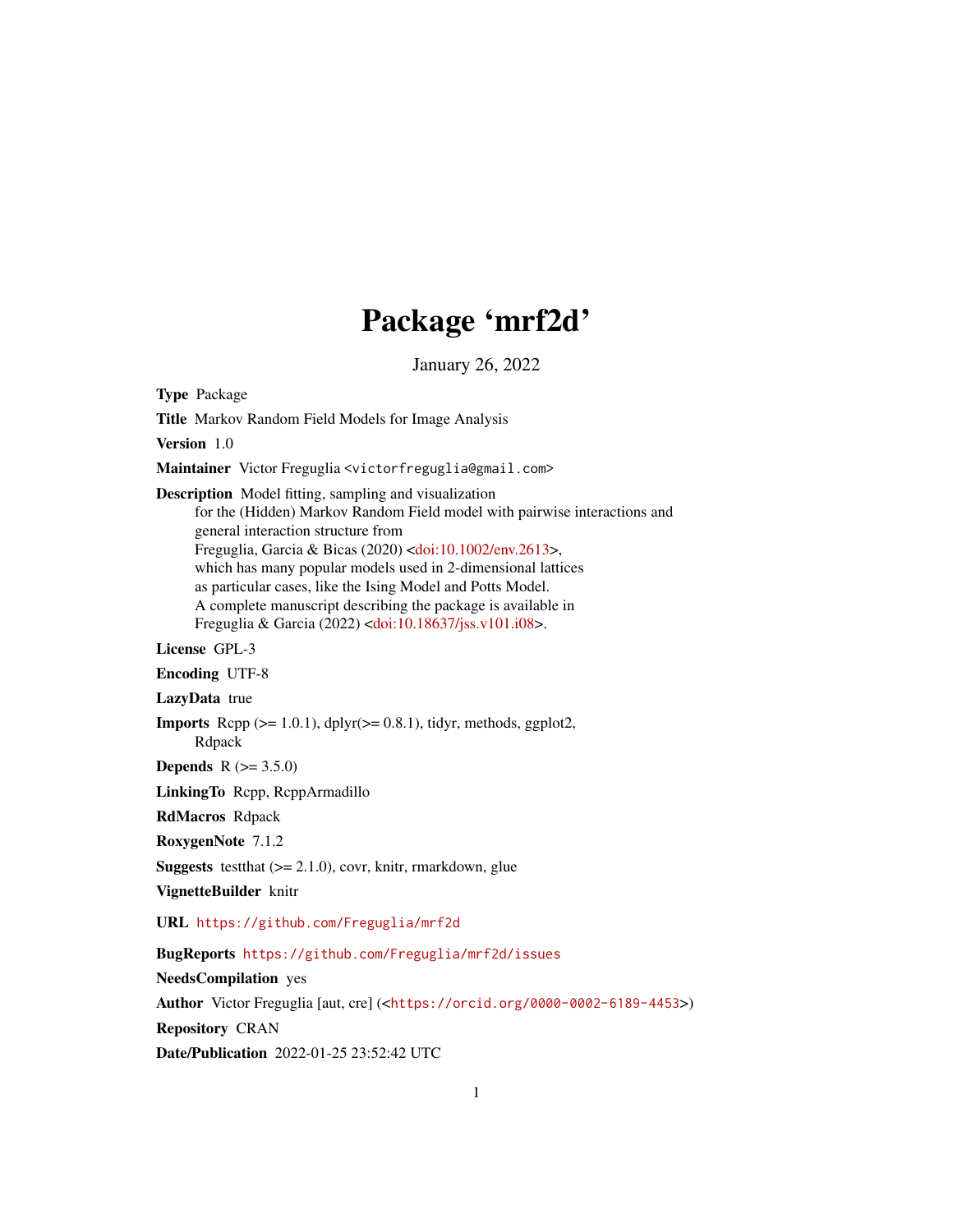# <span id="page-1-0"></span>R topics documented:

| bold5000 |       | $\overline{2}$ |
|----------|-------|----------------|
|          |       | -3             |
|          |       | $\overline{4}$ |
|          |       | 5              |
|          |       | 5              |
|          |       | -6             |
|          |       |                |
|          |       |                |
|          |       |                |
|          |       |                |
|          |       |                |
|          |       |                |
|          |       |                |
|          |       |                |
|          |       |                |
|          |       |                |
|          |       |                |
|          |       |                |
|          |       |                |
|          | Index | 27             |

<span id="page-1-1"></span>basis\_functions *Creation of basis functions*

# Description

fourier\_2d() and polynomial\_2d() creates a list of basis functions to be used as the fixed effect in [fit\\_ghm](#page-5-1).

# Usage

```
fourier_2d(max_freqs, lattice_dim)
```
polynomial\_2d(poly\_deg, lattice\_dim)

# Arguments

| max_fregs   | A length 2 numeric vector with maximum frequencies considered (x-axis and<br>y-axis direction, respectively). |
|-------------|---------------------------------------------------------------------------------------------------------------|
| lattice_dim | A length 2 numeric vector with lattice dimensions (N,M) to be used.                                           |
| poly_deg    | A length 2 numeric vector with degrees of the bivariate polynomial to be con-<br>sidered.                     |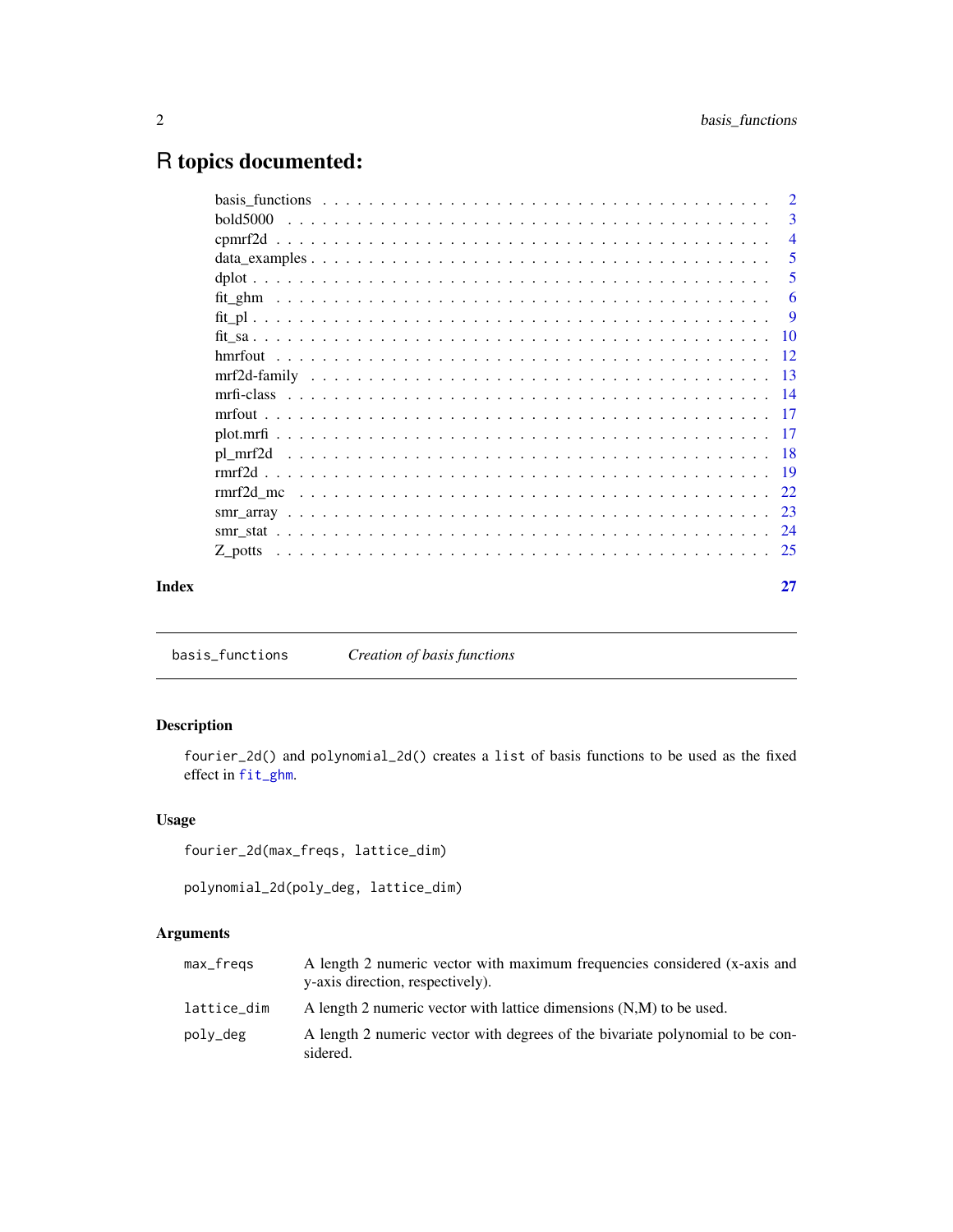#### <span id="page-2-0"></span>bold5000 3

# Details

fourier\_2d() is for 2-dimensional Fourier transform.

#### Value

A list of functions.

# Author(s)

Victor Freguglia

# See Also

A paper with detailed description of the package can be found at doi: [10.18637/jss.v101.i08.](https://doi.org/10.18637/jss.v101.i08)

#### Examples

fourier\_2d(c(10,10), dim(Z\_potts)) polynomial\_2d(c(3,3), dim(Z\_potts))

bold5000 *BOLD5000 neuroimaging data*

#### Description

An image extracted from the "BOLD5000" open dataset. It was read from the file in path BOLD5000/DS001499/SUB-CSI2/SES-16/ANAT/SUB-CSI2\_SES-16\_T1W.NII.GZ, available at the OpenNeuro platform (https://openneuro.org/datasets

# Usage

bold5000

#### Format

An object of class matrix (inherits from array) with 176 rows and 256 columns.

# Details

The file was read using the oro.nifti package and the image was extracted from the matrix in slice 160.

#### References

Chang, N., Pyles, J. A., Marcus, A., Gupta, A., Tarr, M. J., & Aminoff, E. M. (2019). BOLD5000, a public fMRI dataset while viewing 5000 visual images. Scientific data, 6(1), 1-18.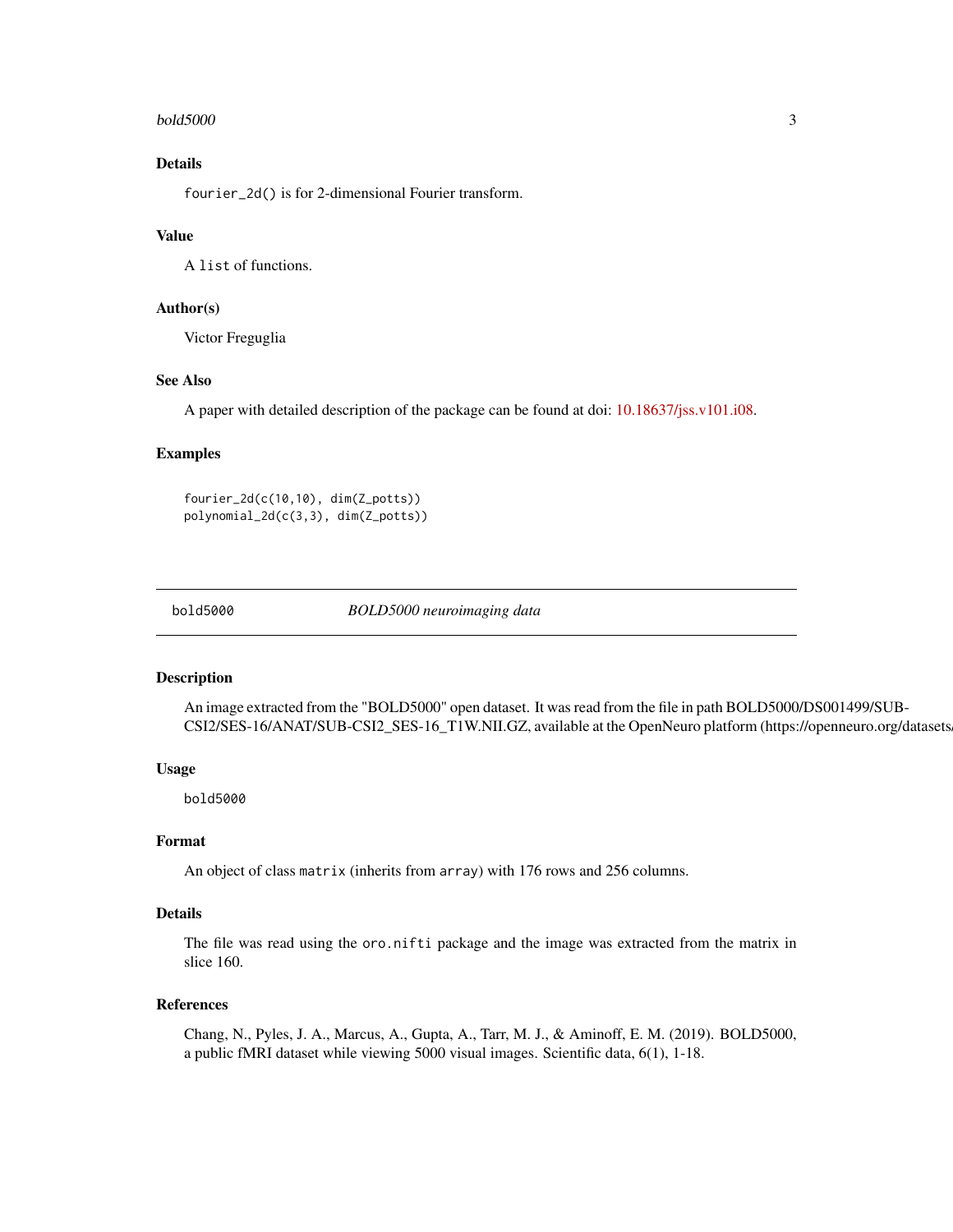# <span id="page-3-0"></span>See Also

A paper with detailed description of the package can be found at doi: [10.18637/jss.v101.i08.](https://doi.org/10.18637/jss.v101.i08)

cpmrf2d *Conditional probabilities in a pixel position*

# Description

Computes the vector of conditional probabilities for a pixel position given a field, an interaction structure and a parameter array.

# Usage

cp\_mrf2d(Z, mrfi, theta, pos)

### Arguments

| Z     | A matrix with integers in $\{0,,C\}$ .                                                                                                                                                                                                                                                              |
|-------|-----------------------------------------------------------------------------------------------------------------------------------------------------------------------------------------------------------------------------------------------------------------------------------------------------|
| mrfi  | A mrf i object representing the interaction structure.                                                                                                                                                                                                                                              |
| theta | A 3-dimensional array describing potentials. Slices represent interacting posi-<br>tions, rows represent pixel values and columns represent neighbor values. As an<br>example: the ta $[1, 3, 2]$ has the potential for the pair of values 0,2 observed in<br>the second relative position of mrfi. |
| pos   | Length-2 vector with the position to compute conditional probabilities in.                                                                                                                                                                                                                          |

# Value

A numeric vector with the conditional probabilities.

#### Author(s)

Victor Freguglia

#### See Also

A paper with detailed description of the package can be found at doi: [10.18637/jss.v101.i08.](https://doi.org/10.18637/jss.v101.i08)

# Examples

```
cp_mrf2d(Z_potts, mrfi(1), theta_potts, c(57,31))
cp_mrf2d(Z_potts, mrfi(1), theta_potts*0.1, c(57,31))
```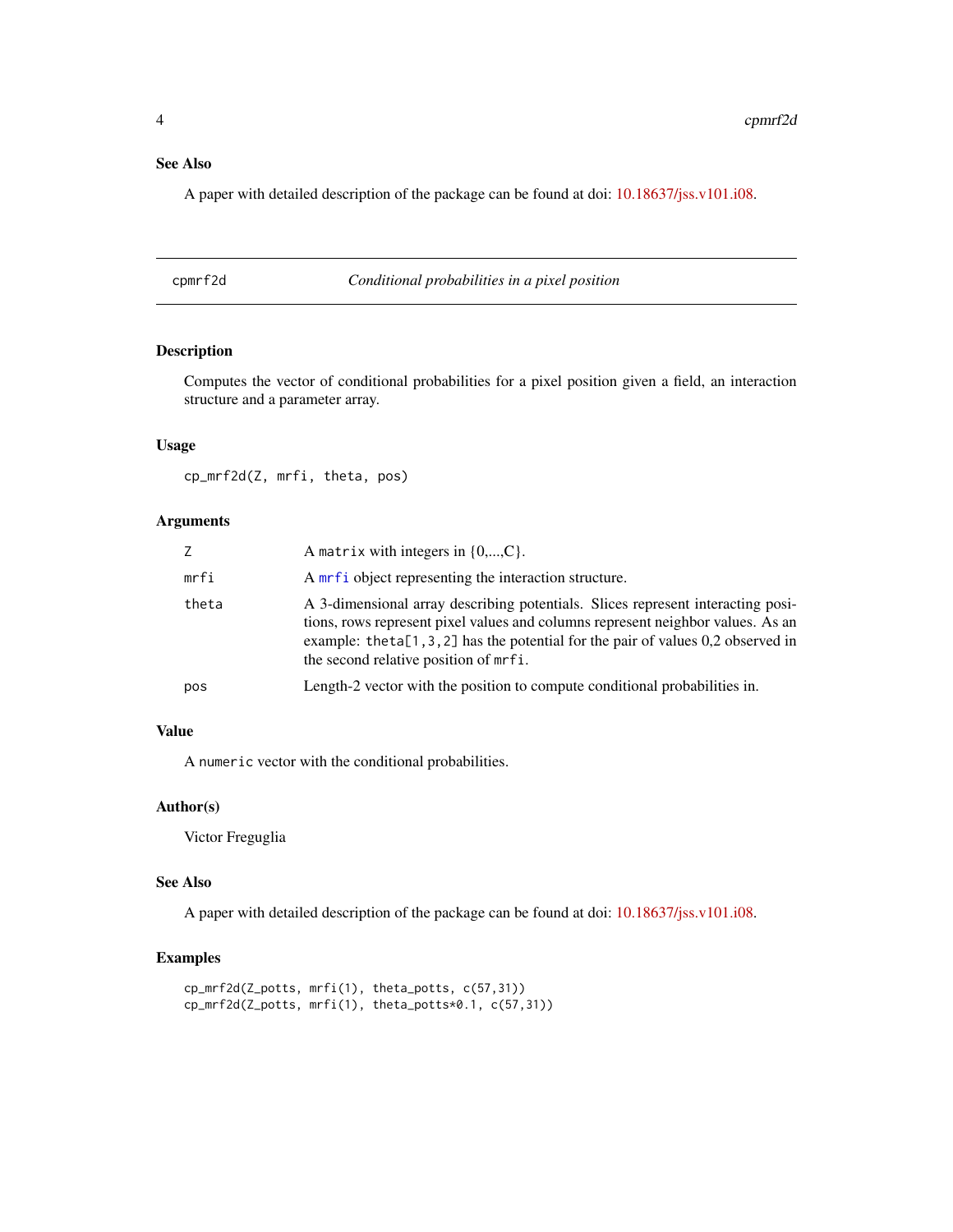<span id="page-4-0"></span>data\_examples *Example Data*

#### Description

mrf2d contains a set of simulated fields to illustrate its usage.

field1 A binary field sampled from a sparse interaction structure:  $mrfi(1) + c(4,4)$ hfield1 A continuous valued field, obtained by Gaussian mixture driven by field1.

#### Usage

field1

hfield1

#### Format

An object of class matrix (inherits from array) with 150 rows and 150 columns. An object of class matrix (inherits from array) with 150 rows and 150 columns.

#### Author(s)

Victor Freguglia

dplot *Plotting functions for lattice data*

# Description

dplot() and cplot() are functions for plotting lattice data. They are an alternative to base R's image() function using ggplot2 instead. dplot is used for discrete data and cplot for continuous data, they only differ in the fact that pixel values are treated as a factor in dplot, therefore, a discrete scale is used.

#### Usage

dplot(Z, legend = FALSE)

cplot(Y, legend = TRUE)

#### Arguments

|        | A matrix object with integers only.                            |
|--------|----------------------------------------------------------------|
| legend | logical indicating whether a legend should be included or not. |
|        | A matrix object with continuous values.                        |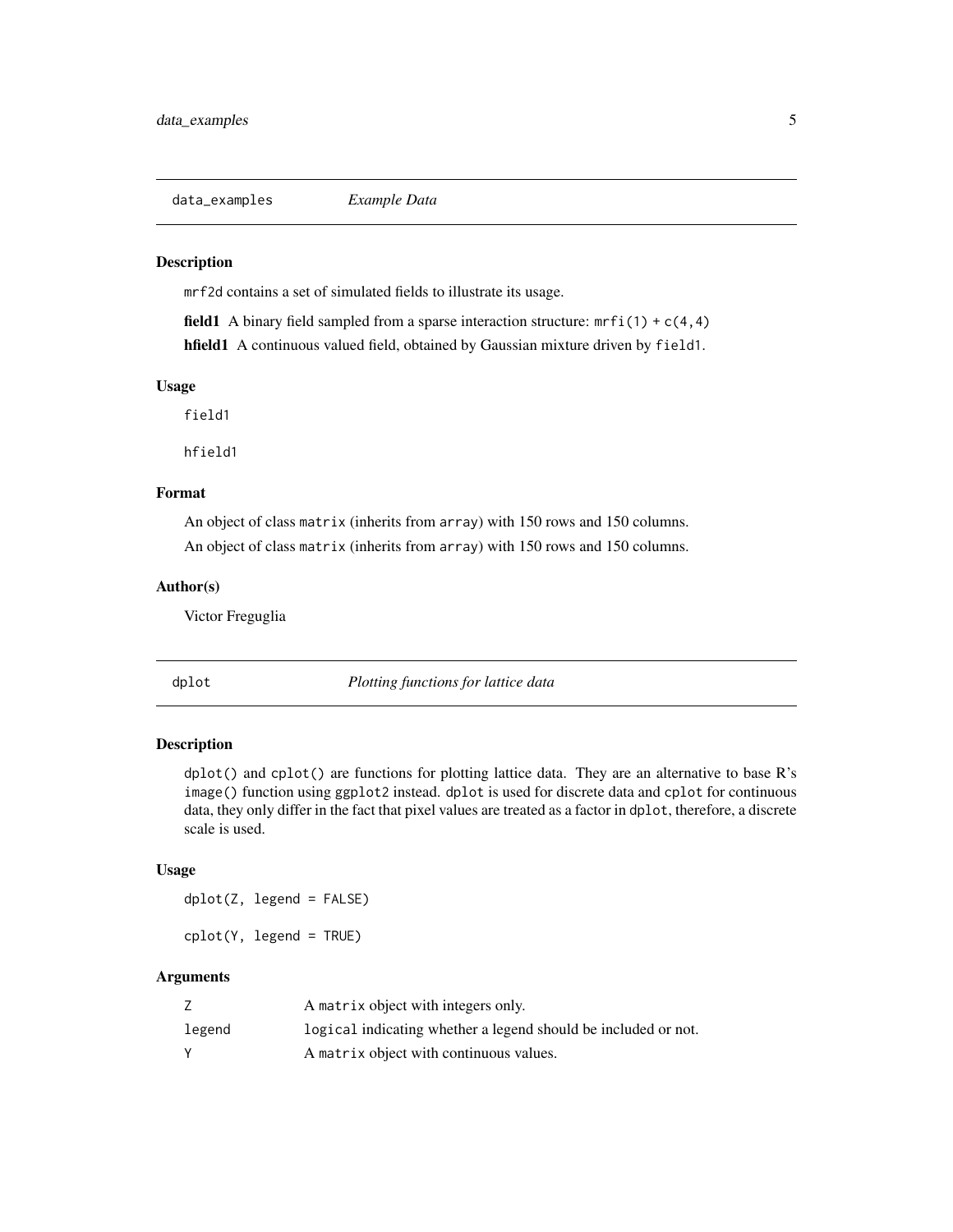# <span id="page-5-0"></span>Details

Since returns a ggplot object, other layers can be added to it using the usual ggplot2 syntax in order to modify any aspect of the plot.

The data frame used to create the object has columns named x, y and value, which are mapped to x, y and fill, respectively, used with geom\_tile().

#### Value

a ggplot object.

#### Author(s)

Victor Freguglia

#### Examples

```
# Plotting discrete data
dplot(Z_potts)
```
#Making it continuous cplot(Z\_potts + rnorm(length(Z\_potts)))

```
#Adding extra ggplot layers
library(ggplot2)
dplot(Z_potts) + ggtitle("This is a title")
dplot(Z_potts, legend = TRUE) + scale_fill_brewer(palette = "Set1")
```
<span id="page-5-1"></span>fit\_ghm *EM estimation for Gaussian Hidden Markov field*

### Description

fit\_ghm fits a Gaussian Mixture model with hidden components driven by a Markov random field with known parameters. The inclusion of a linear combination of basis functions as a fixed effect is also possible.

The algorithm is a modification of of (Zhang et al. 2001), which is described in (Freguglia et al. 2020).

# Usage

```
fit_ghm(
  Y,
 mrfi,
  theta,
  fixed_fn = list(),
```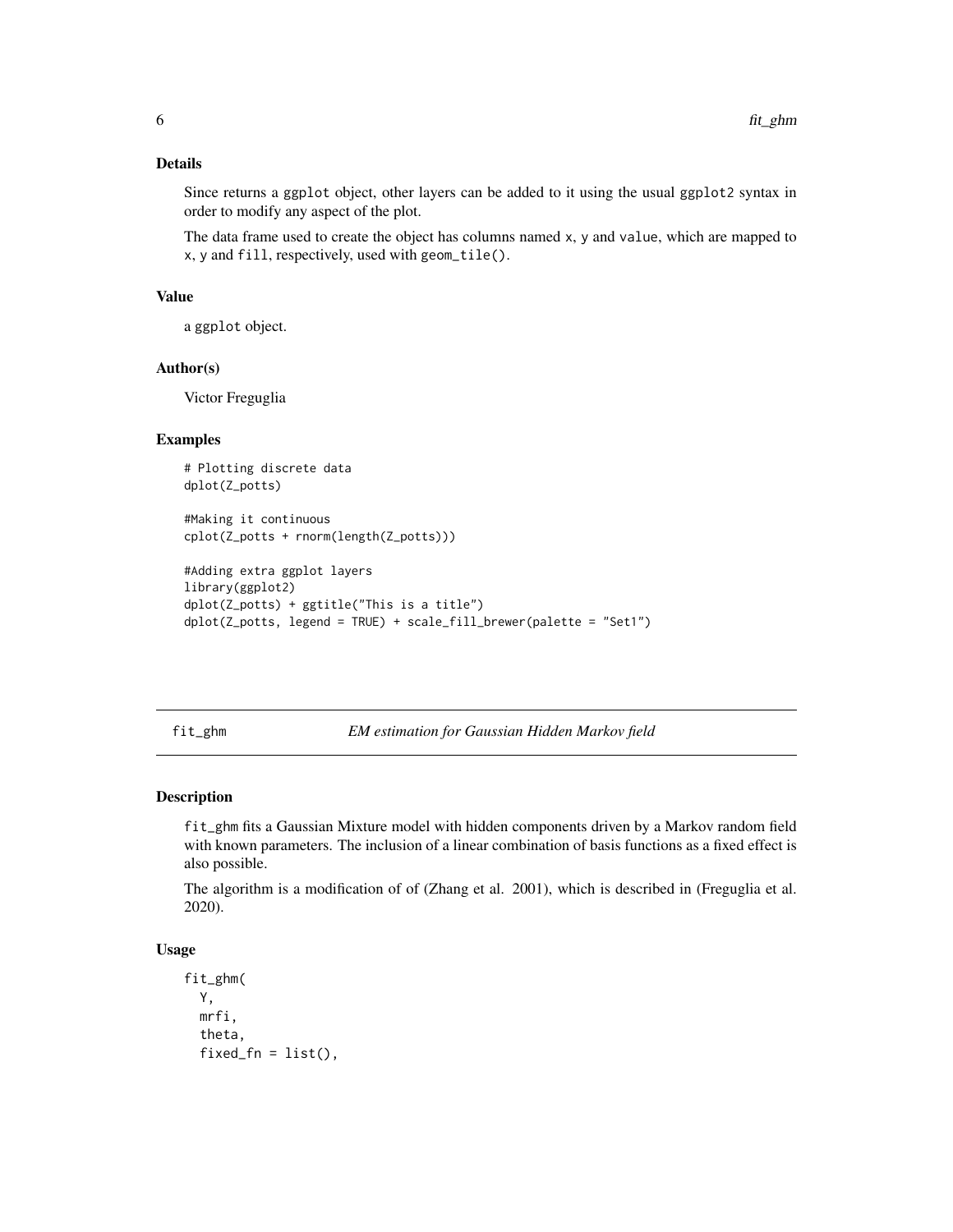#### <span id="page-6-0"></span>fit\_ghm 7

```
equal_vars = FALSE,
  init_mus = NULL,
  init_sigmas = NULL,
 maxiter = 100,
 max\_dist = 10^{\wedge}-3,
  icm_cycles = 6,
 verbose = interactive(),
  qr = NULL)
```
### Arguments

| Y           | A matrix of observed (continuous) pixel values.                                                                                                                                                                                                                                                 |
|-------------|-------------------------------------------------------------------------------------------------------------------------------------------------------------------------------------------------------------------------------------------------------------------------------------------------|
| mrfi        | A mrf i object representing the interaction structure.                                                                                                                                                                                                                                          |
| theta       | A 3-dimensional array describing potentials. Slices represent interacting posi-<br>tions, rows represent pixel values and columns represent neighbor values. As an<br>example: theta[1,3,2] has the potential for the pair of values $0,2$ observed in<br>the second relative position of mrfi. |
| fixed_fn    | A list of functions $fn(x, y)$ to be considered as a fixed effect. See basis_functions.                                                                                                                                                                                                         |
| equal_vars  | logical indicating if the mixture model has the same variances in all mixture<br>components.                                                                                                                                                                                                    |
| init_mus    | Optional. A numeric with length $(C+1)$ with the initial mean estimate for each<br>component.                                                                                                                                                                                                   |
| init_sigmas | Otional. A numeric with length $(C+1)$ with initial sample deviation estimate for<br>each component.                                                                                                                                                                                            |
| maxiter     | The maximum number of iterations allowed. Defaults to 100.                                                                                                                                                                                                                                      |
| max_dist    | Defines a stopping condition. The algorithm stops if the maximum absolute dif-<br>ference between parameters of two consecutive iterations is less than max_dist.                                                                                                                               |
| icm_cycles  | Number of steps used in the Iterated Conditional Modes algorithm executed in<br>each interaction. Defaults to 6.                                                                                                                                                                                |
| verbose     | logical indicating wheter to print the progress or not.                                                                                                                                                                                                                                         |
| qr          | The QR decomposition of the design matrix. Used internally.                                                                                                                                                                                                                                     |

# Details

If either init\_mus or init\_sigmas is NULL an EM algorithm considering an independent uniform distriburion for the hidden component is fitted first and its estimated means and sample deviations are used as initial values. This is necessary because the algorithm may not converge if the initial parameter configuration is too far from the maximum likelihood estimators.

max\_dist defines a stopping condition. The algorithm will stop if the maximum absolute difference between ( $\mu$  and  $\sigma$ ) parameters in consecutive iterations is less than max\_dist.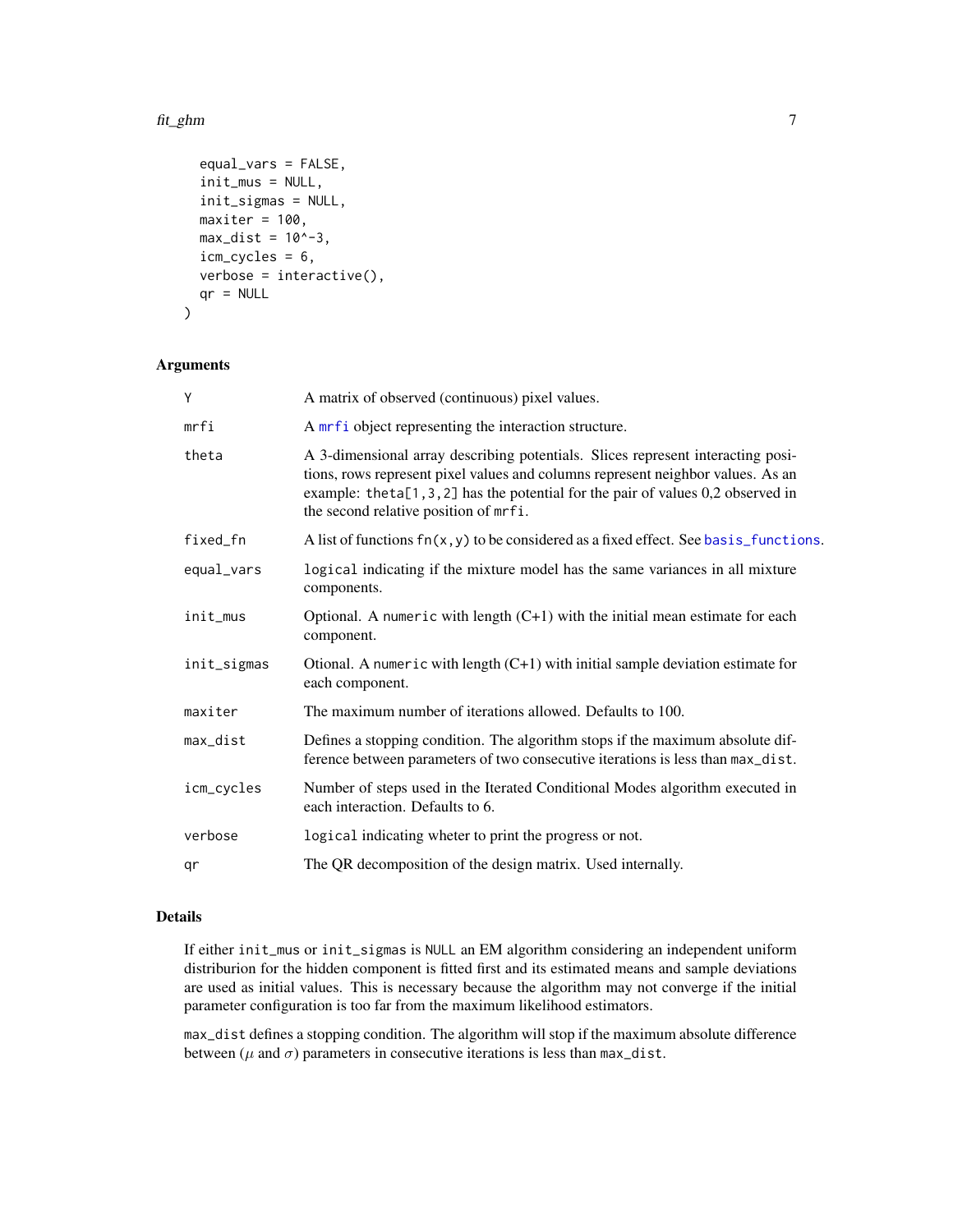### Value

A hmrfout containing:

- par: A data. frame with  $\mu$  and  $\sigma$  estimates for each component.
- fixed: A matrix with the estimated fixed effect in each pixel.
- Z\_pred: A matrix with the predicted component (highest probability) in each pixel.
- predicted: A matrix with the fixed effect + the  $\mu$  value for the predicted component in each pixel.
- iterations: Number of EM iterations done.

# Author(s)

Victor Freguglia

### References

Freguglia V, Garcia NL, Bicas JL (2020). "Hidden Markov random field models applied to color homogeneity evaluation in dyed textile images." *Environmetrics*, 31(4), e2613.

Zhang Y, Brady M, Smith S (2001). "Segmentation of brain MR images through a hidden Markov random field model and the expectation-maximization algorithm." *IEEE transactions on medical imaging*, 20(1), 45–57.

# See Also

A paper with detailed description of the package can be found at doi: [10.18637/jss.v101.i08.](https://doi.org/10.18637/jss.v101.i08)

#### Examples

```
# Sample a Gaussian mixture with components given by Z_potts
# mean values are 0, 1 and 2 and a linear effect on the x-axis.
set.seed(2)
Y \leftarrow Z potts + rnorm(length(Z_potts), sd = 0.4) +
      (row(Z_potts) - mean(row(Z_potts)))*0.01
# Check what the data looks like
cplot(Y)
fixed \leq polynomial_2d(c(1,0), dim(Y))
fit <- fit_ghm(Y, mrfi = mrfi(1), theta = theta_potts, fixed_fn = fixed)
fit$par
cplot(fit$fixed)
```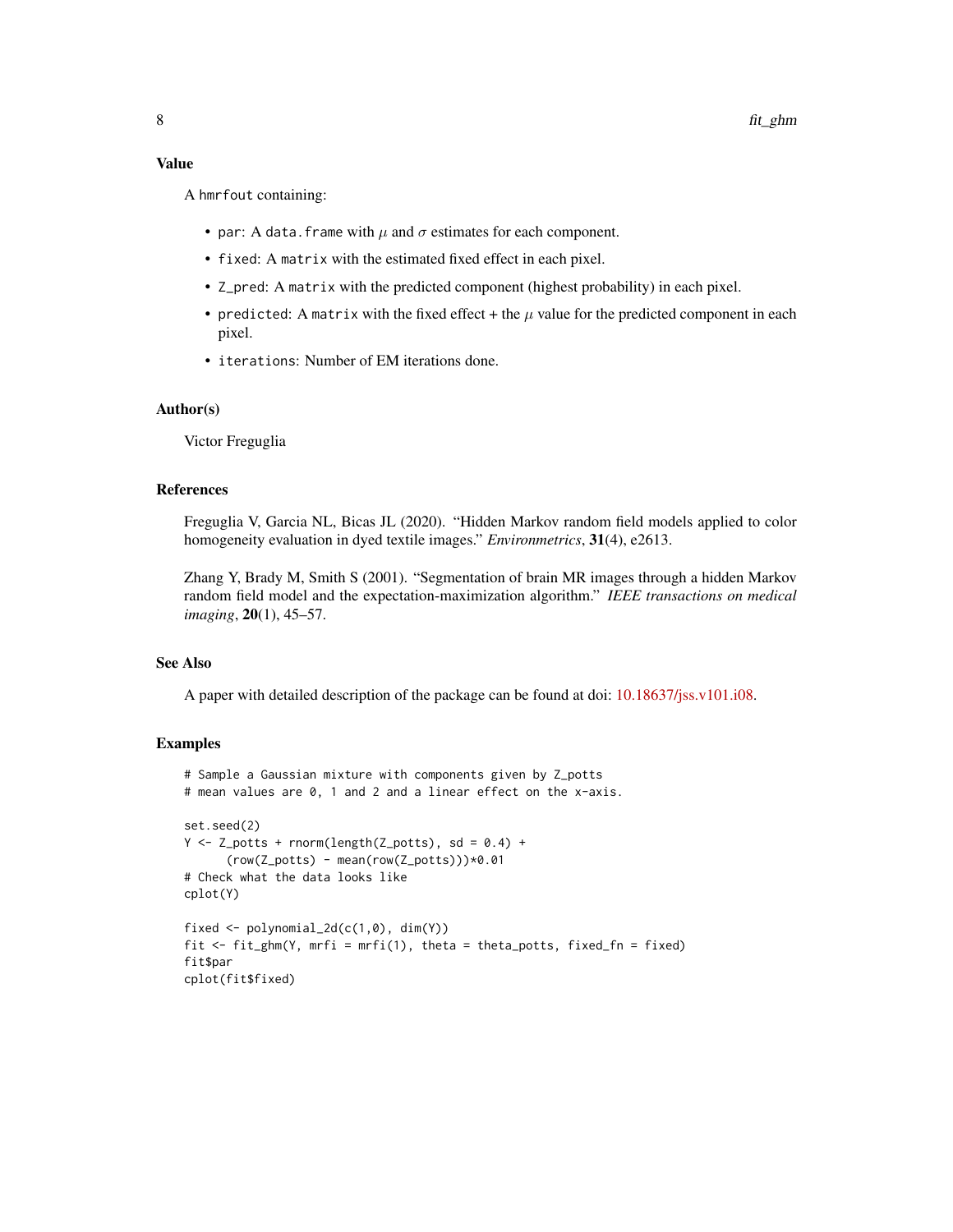#### <span id="page-8-0"></span>Description

Parameter estimation for Markov random fields via Pseudo-Likelihood function optimization. See [pl\\_mrf2d](#page-17-1) for information on the Pseudo-Likelihood function.

# Usage

```
fit_pl(
  Z,
 mrfi,
 family = "onepar",
  init = 0,optim_args = list(method = "BFGS"),
  return_optim = FALSE
)
```
# Arguments

| $\overline{7}$ | A matrix object containing the observed MRF. NA values can be used to create<br>a subregion of the lattice for non-rectangular data.     |  |
|----------------|------------------------------------------------------------------------------------------------------------------------------------------|--|
| mrfi           | A mrf i object representing the interaction structure.                                                                                   |  |
| family         | The family of parameter restrictions to potentials. Families are: 'onepar',<br>'oneeach', 'absdif', 'dif' or 'free'. See mrf2d-familiy.  |  |
| init           | The initial value to be used in the optimization. It can be:                                                                             |  |
|                | • A valid array of parameter values according to family.<br>• $\theta$ . If set to $\theta$ an array with '0" in all entries is created. |  |
| optim_args     | Additional parameters passed to optim().                                                                                                 |  |
| return_optim   | logical indicating whether information from the optim() call are returned.                                                               |  |

#### Value

An object of class mrfout with elements:

- theta: The estimated array of potential values.
- mrfi: The interaction structure considered.
- family: The parameter restriction family considered.
- method: The estimation method ("Pseudolikelihood").
- value: The optimal pseudo-likelihood value.
- opt.xxx(if return\_optim is TRUE): Information returned by the optim() function used for the optimization.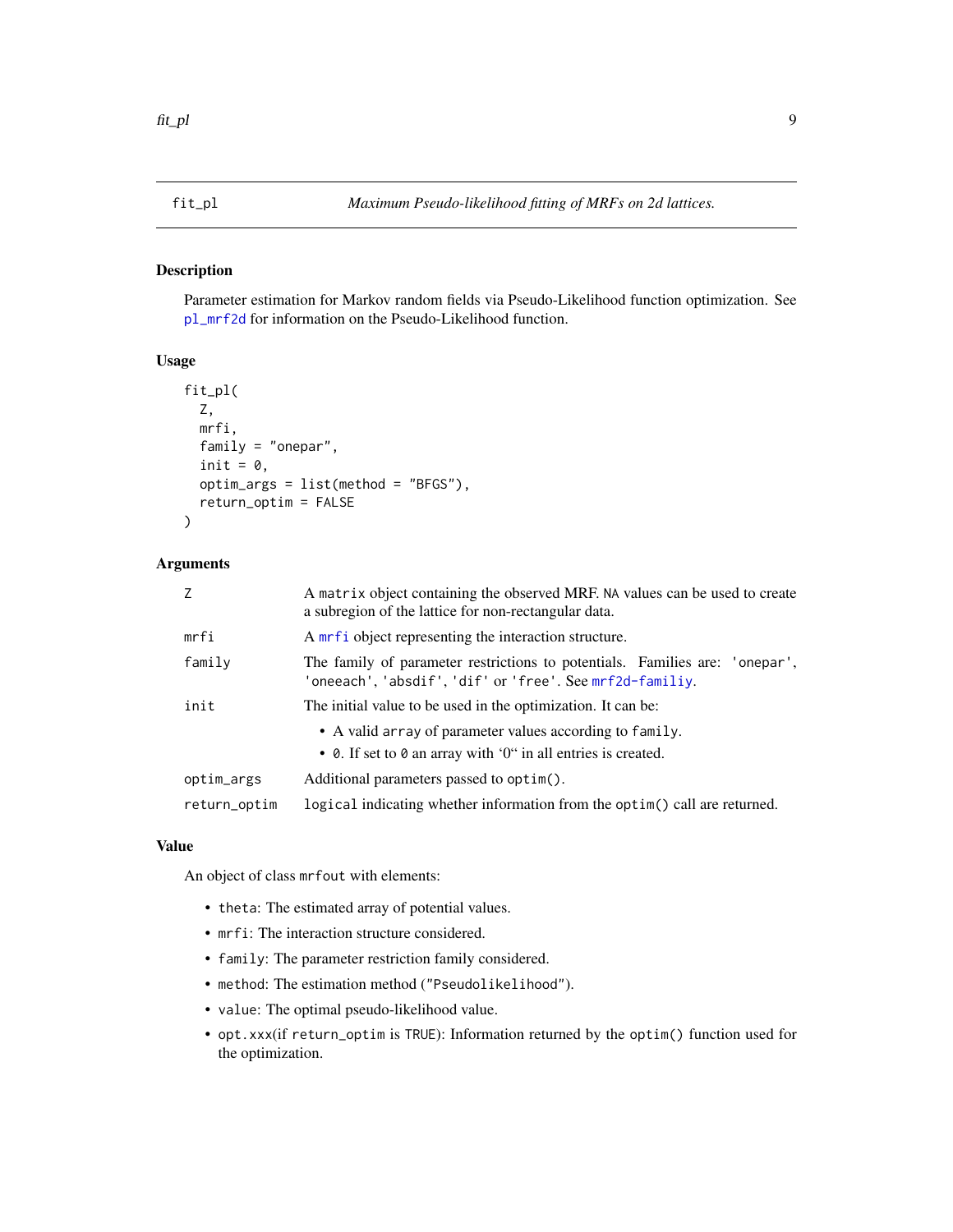# <span id="page-9-0"></span>Author(s)

Victor Freguglia

#### See Also

A paper with detailed description of the package can be found at doi: [10.18637/jss.v101.i08.](https://doi.org/10.18637/jss.v101.i08)

#### Examples

```
fit_pl(Z_potts, mrfi(1), family = "onepar")
fit_pl(Z_potts, mrfi(1), family = "oneeach")
fit_pl(Z_potts, mrfi(2), family = "onepar")
```
fit\_sa *Stochastic Approximation fitting of MRFs on 2d lattices*

# Description

Estimates the parameters of a MRF by successively sampling from a parameter configuration and updating it by comparing the sufficient statistics of the sampled field and the observed field.

This method aims to find the parameter value where the gradient of the likelihood function is equal to zero.

# Usage

```
fit_sa(
 Z,
 mrfi,
 family = "onepar",
 gamma_seq,
  init = 0,cycles = 5,
  refresh_each = length(gamma_seq) + 1,
  refresh_cycles = 60,
  verbose = interactive()
)
```
#### Arguments

| Z         | A matrix object containing the observed MRF. NA values can be used to create<br>a subregion of the lattice for non-rectangular data.    |
|-----------|-----------------------------------------------------------------------------------------------------------------------------------------|
| mrfi      | A mrf i object representing the interaction structure.                                                                                  |
| family    | The family of parameter restrictions to potentials. Families are: 'onepar',<br>'oneeach', 'absdif', 'dif' or 'free'. See mrf2d-familiy. |
| gamma_seq | A numeric vector with the sequence of constants used in each step $\gamma_t$ .                                                          |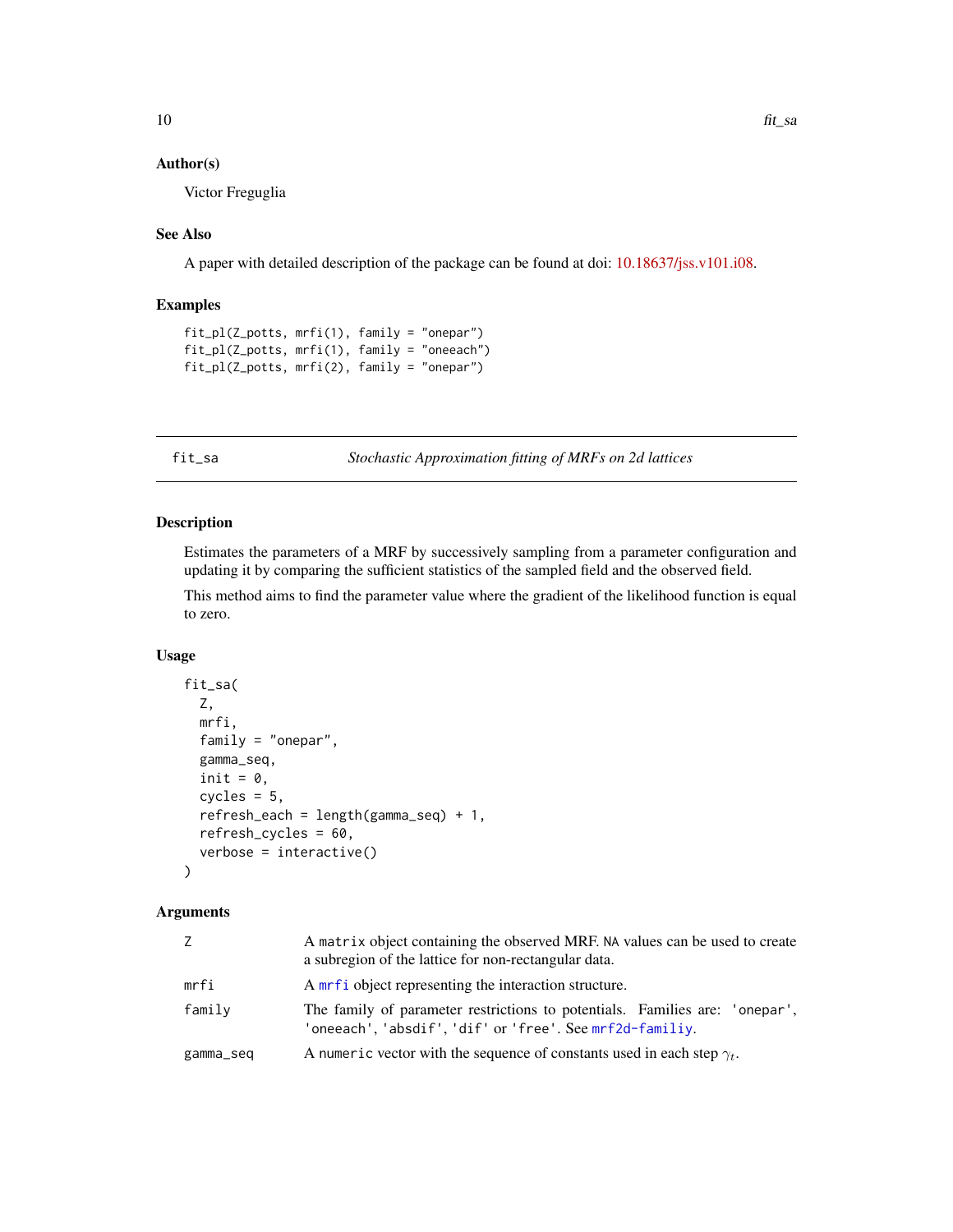| init         | The initial value to be used in the optimization. It can be:                                                                                                                                                                             |  |
|--------------|------------------------------------------------------------------------------------------------------------------------------------------------------------------------------------------------------------------------------------------|--|
|              | • A valid array of parameter values according to family.                                                                                                                                                                                 |  |
|              | • $\theta$ . If set to $\theta$ an array with '0" in all entries is created.                                                                                                                                                             |  |
| cycles       | The number of updates to be done (for each each pixel).                                                                                                                                                                                  |  |
| refresh_each | An integer with the number of iterations taken before a complete refresh (restart<br>from a random state). This prevents the sample from being stuck in a mode for<br>too long. Defaults to length (gamma_seq) + 1 (no refresh happens). |  |
|              | refresh_cycles An integer indicating how many Gibbs Sampler cycles are performed when a<br>refresh happens. Larger is usually better, but slower.                                                                                        |  |
| verbose      | logical indicating whether the iteration number is printed during execution.                                                                                                                                                             |  |

#### Details

The stochastic approximation method consists of, given an observed field Z, and a starting parameters configuration  $\theta_0$ , successively sample a field  $Z_t$  from the current parameter configuration and estimate the direction of the gradient of the likelihood function by comparing the sufficient statistics in the current sample and the observed field.

The solution is updated by moving in the estimated direction with a predefined step size  $\gamma_t$ , a new field  $Z_{t+1}$  is sampled using the new parameter configuration and  $Z_t$  as an initial value, and the process is repeated.

$$
\theta_{t+1} = \theta_t - \gamma_t (T(Z_t) - T(Z)),
$$

where  $T(Z)$  is the sufficient statistics for the reference field,  $T(Z_t)$  is the sufficient statistics for a field sampled from  $\theta_t$ .

gamma\_seq is normalized internally by diving values by length(Z), so the choice of the sequence is invariant to the lattice dimensions. Typically, a sequence like  $seq(from = 1, to = 0, length.out$ = 1000) should be used for defining a sequence with 1000 steps. Some tuning of this sequence is required.

#### Value

A mrfout object with the following elements:

- theta: The estimated array of potentials.
- mrfi: The interaction structure considered.
- family: The parameter restriction family considered.
- method: The estimation method ("Stochastic Approximation").
- metrics: A data.frame containing the the euclidean distance between the sufficient statics computed for Z and the current sample.

#### Note

Stochastic Approximation is called "Controllable Simulated Annealing" in some references.

Examples where Stochastic Approximation is used with MRFs are (Gimel'farb 1996), (Atchadé et al. 2013).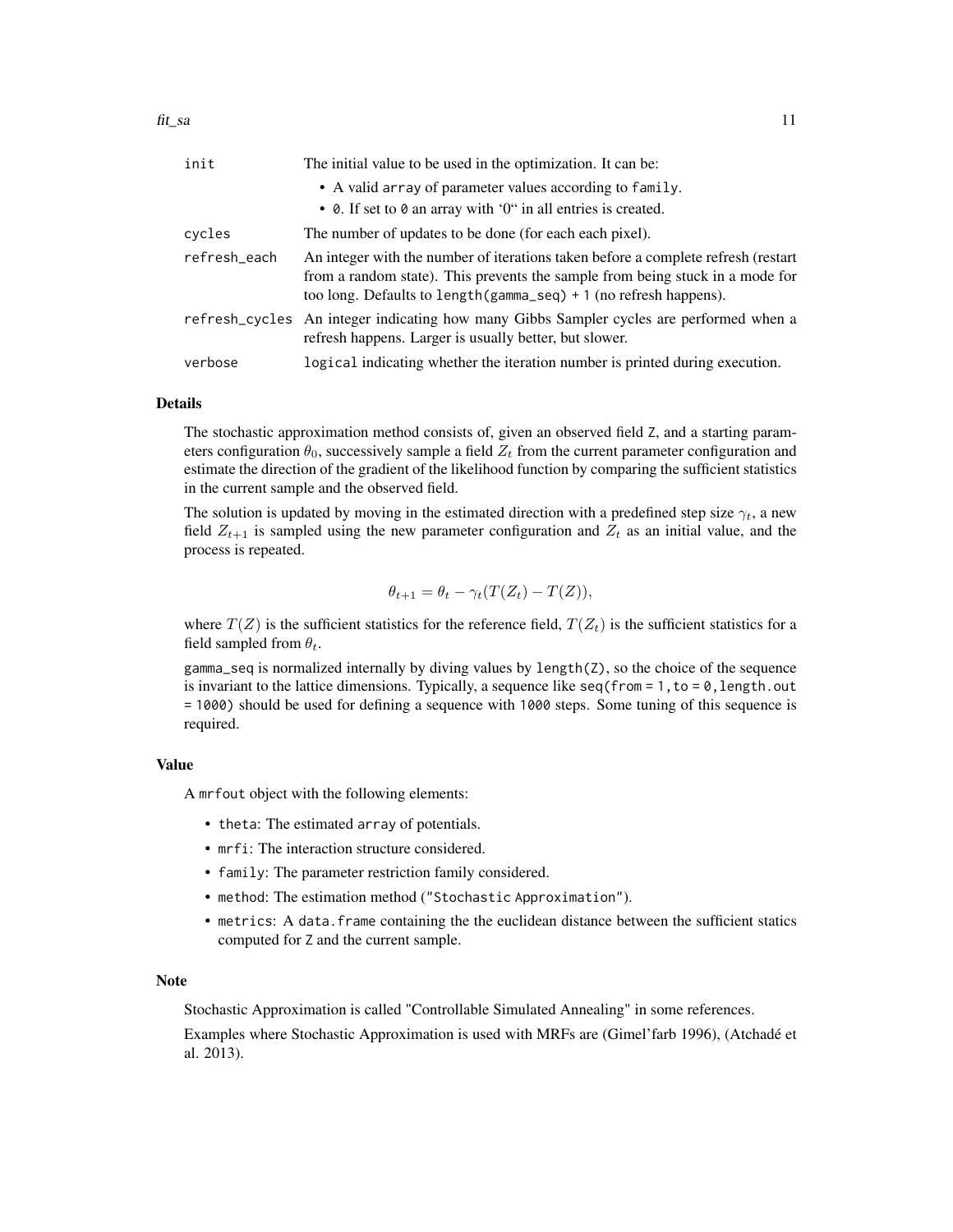#### <span id="page-11-0"></span>Author(s)

Victor Freguglia

#### References

Wikipedia (2019). "Stochastic approximation." [https://en.wikipedia.org/wiki/Stochastic\\_](https://en.wikipedia.org/wiki/Stochastic_approximation) [approximation](https://en.wikipedia.org/wiki/Stochastic_approximation).

Atchadé YF, Lartillot N, Robert C, others (2013). "Bayesian computation for statistical models with intractable normalizing constants." *Brazilian Journal of Probability and Statistics*, 27(4), 416–436.

Gimel'farb GL (1996). "Texture modeling by multiple pairwise pixel interactions." *IEEE Transactions on pattern analysis and machine intelligence*, 18(11), 1110–1114.

# See Also

A paper with detailed description of the package can be found at doi: [10.18637/jss.v101.i08.](https://doi.org/10.18637/jss.v101.i08)

#### Examples

```
set.seed(2)
fit1 <- fit_sa(Z_potts, mrfi(1), family = "oneeach", gamma_seq = seq(1, 0, length.out = 50))
# Estimated parameters
fit1$theta
# A visualization of estimated gradient norm over iterations.
plot(fit1$metrics, type = "l")
fit_sa(Z_potts, mrfi(1), family = "oneeach", gamma_seq = seq(1, 0, length.out = 50))
```
hmrfout *MRF fitting functions output*

#### Description

MRF fitting functions output

#### Usage

```
## S3 method for class 'hmrfout'
print(x, \ldots)## S3 method for class 'hmrfout'
summary(object, ...)
## S3 method for class 'hmrfout'
plot(x, \ldots)
```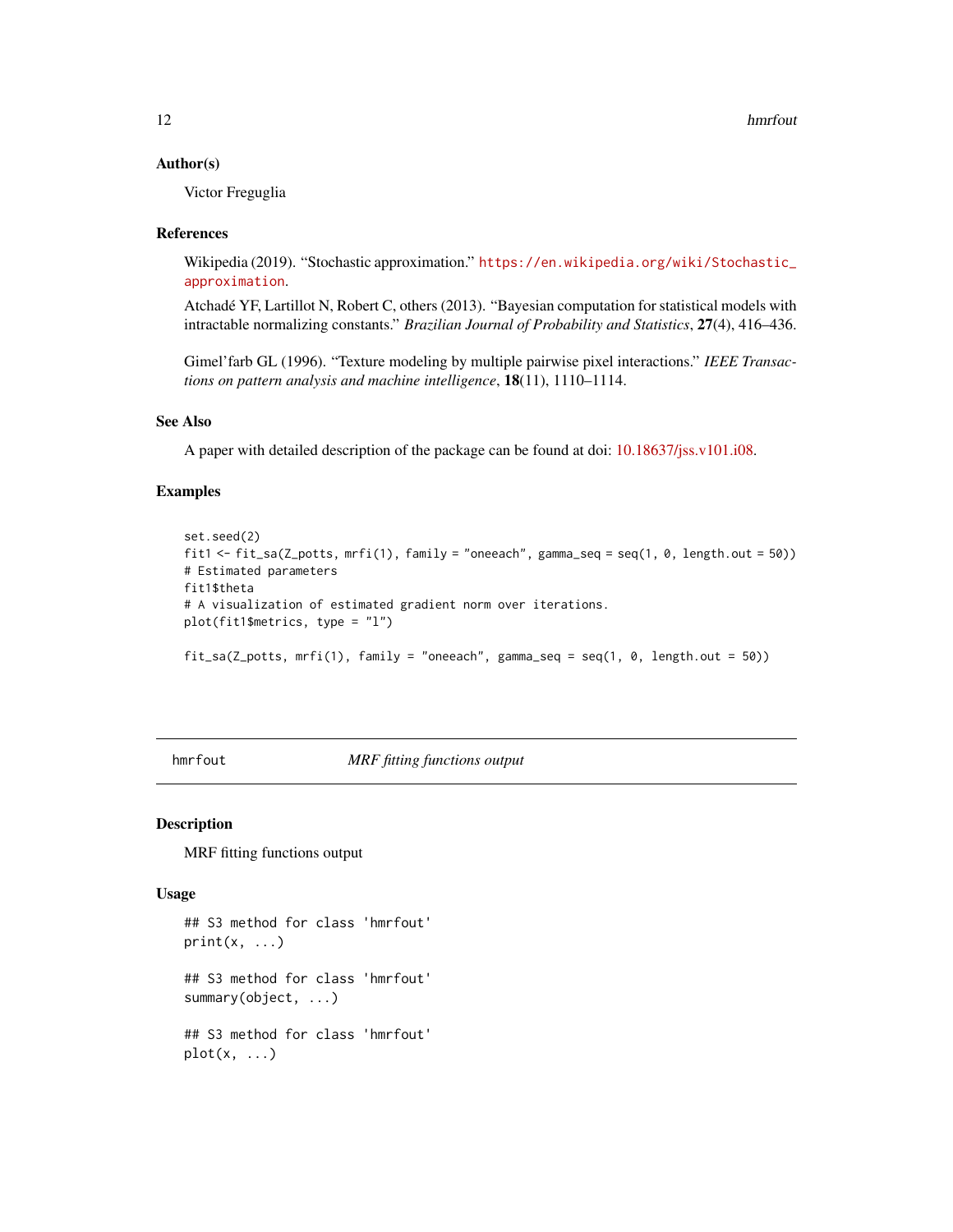#### <span id="page-12-0"></span>mrf2d-family 13

#### **Arguments**

| x      | a hmrfout object.                        |
|--------|------------------------------------------|
| .      | other arguments not used by this method. |
| object | a hmrfout object.                        |

# <span id="page-12-1"></span>mrf2d-family *Parameter restriction families*

#### Description

Different parameter restrictions can be included in estimation processes to make sure mrf2d can successfully include a wide range of model types in its inference functions.

For model identifiability, at least one linear restriction is necessary. mrf2d always assume  $\theta_{0,0,r} = 0$ for all relative positions  $r$ .

Additionally, each family of restrictions may introduce other restrictions:

#### 'onepar'

This family assumes the model is defined by a single parameter by adding the restriction

$$
\theta_{a,b,r} = \phi * 1(a! = b).
$$

Here 1() denotes de indicator function. In words, the parameter must be the same value for any pair with different values and 0 for any equal-valued pair.

#### 'oneeach'

Similar to 'onepar', parameters are 0 for equal-valued pairs and a constant for pairs with different values, but the constant may differ between different relative positions  $r$ :

$$
\theta a, b, r = \phi_r * 1(a! = b).
$$

#### 'absdif'

All parameters  $\theta_{a,b,r}$  with the same absolute difference between a and b must be equal within each relative position  $r$ . (Note that 'absdif' is equal to 'oneeach' for binary images).

$$
\theta_{a,b,r}=\sum_d \phi_{d,r}*1(|a-b|==d)
$$

'dif'

The same as 'absdif', but parameters may differ between positive and negative differences.

$$
\theta_{a,b,r} = \sum_{d} \phi_{d,r} * 1(a - b == d)
$$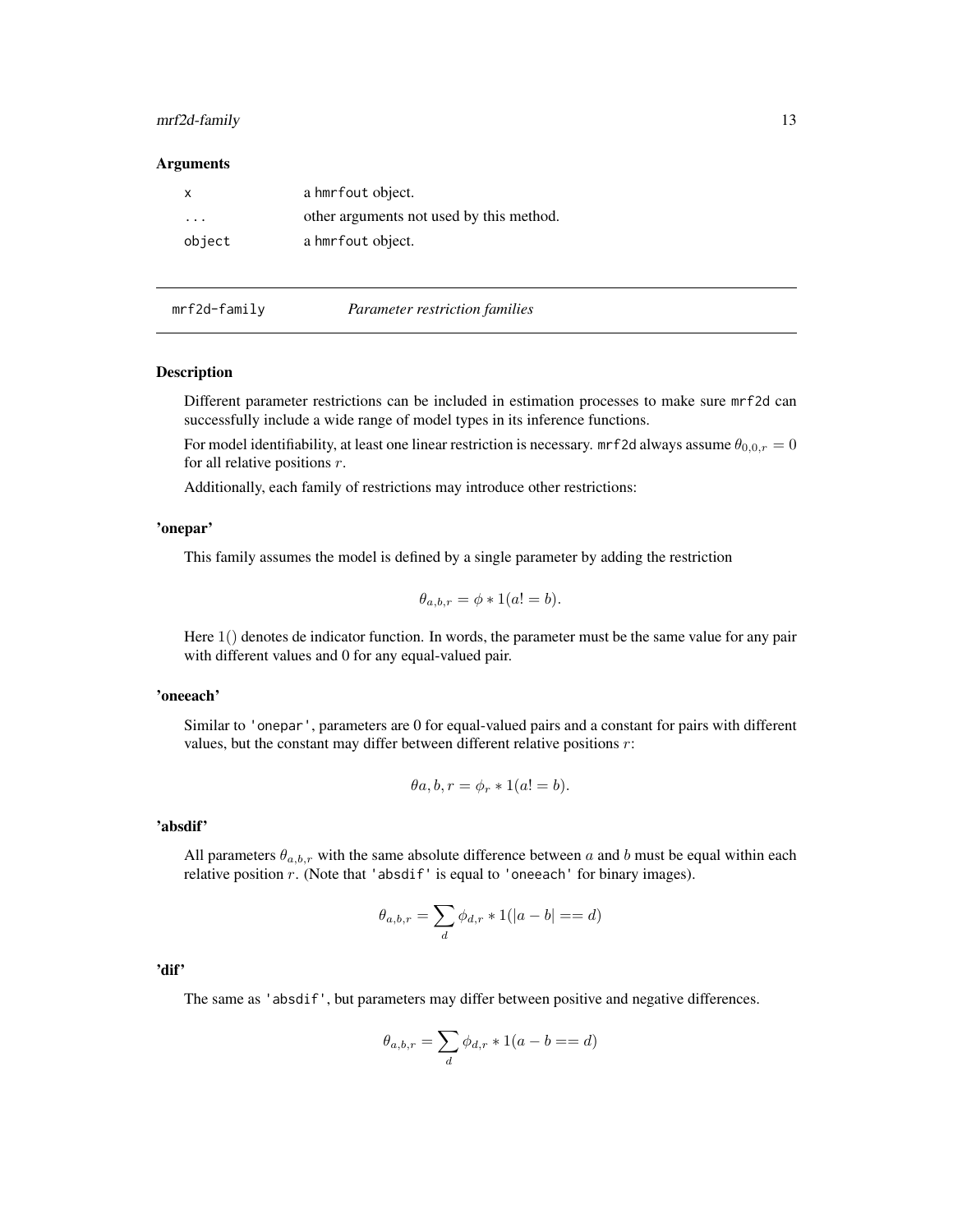# <span id="page-13-0"></span>'free'

No additional restriction, all parameters other than  $\theta_{0,0,r}$  vary freely.

#### Author(s)

Victor Freguglia

#### See Also

vignette("mrf2d-family",package = "mrf2d")

A paper with detailed description of the package can be found at doi: [10.18637/jss.v101.i08.](https://doi.org/10.18637/jss.v101.i08)

<span id="page-13-1"></span>

mrfi-class *mrfi: MRF interaction structure*

#### <span id="page-13-2"></span>Description

The mrfi S4 class is a representation of the interaction structure for a spatially-stationary Markov Random Field.

The function  $mrfi$  () provides an interface for creation  $mrfi$  objects. A plot method is also available for visualization, as well as conversion methods like as.list and operators like +.

mrfi() creates an object of class mrfi based on a distance rule and optionally a list of relative positions. The argument max\_norm and norm\_type can be used to automatically include all positions within a "range" defined by the norm type chosen and distance using that norm.

A list of relative positions may also be included to specify sparse interaction structures, for example. Alternatively, rpositions() can be used to create a based exclusively on a list of relative positions.

Simple operations are provided to include (set union) new interacting positions to a mrfi object with the '+' operator and remove positions (set difference) with  $-$ . Individual positions can be included/excluded using length-2 vectors in the right hand side. Union and set difference of complete structures can also be computed by adding or subtracting two mrfi objects.

These operations deal with opposite directions filtering to avoid redundancy in the interaction structure.

#### Usage

 $mrfi(max\_norm = 1$ , norm\_type =  $"1"$ , positions = NULL)

```
rpositions(positions)
```
## S3 method for class 'mrfi'  $as.list(x, \ldots)$ 

## S4 method for signature 'mrfi' length(x)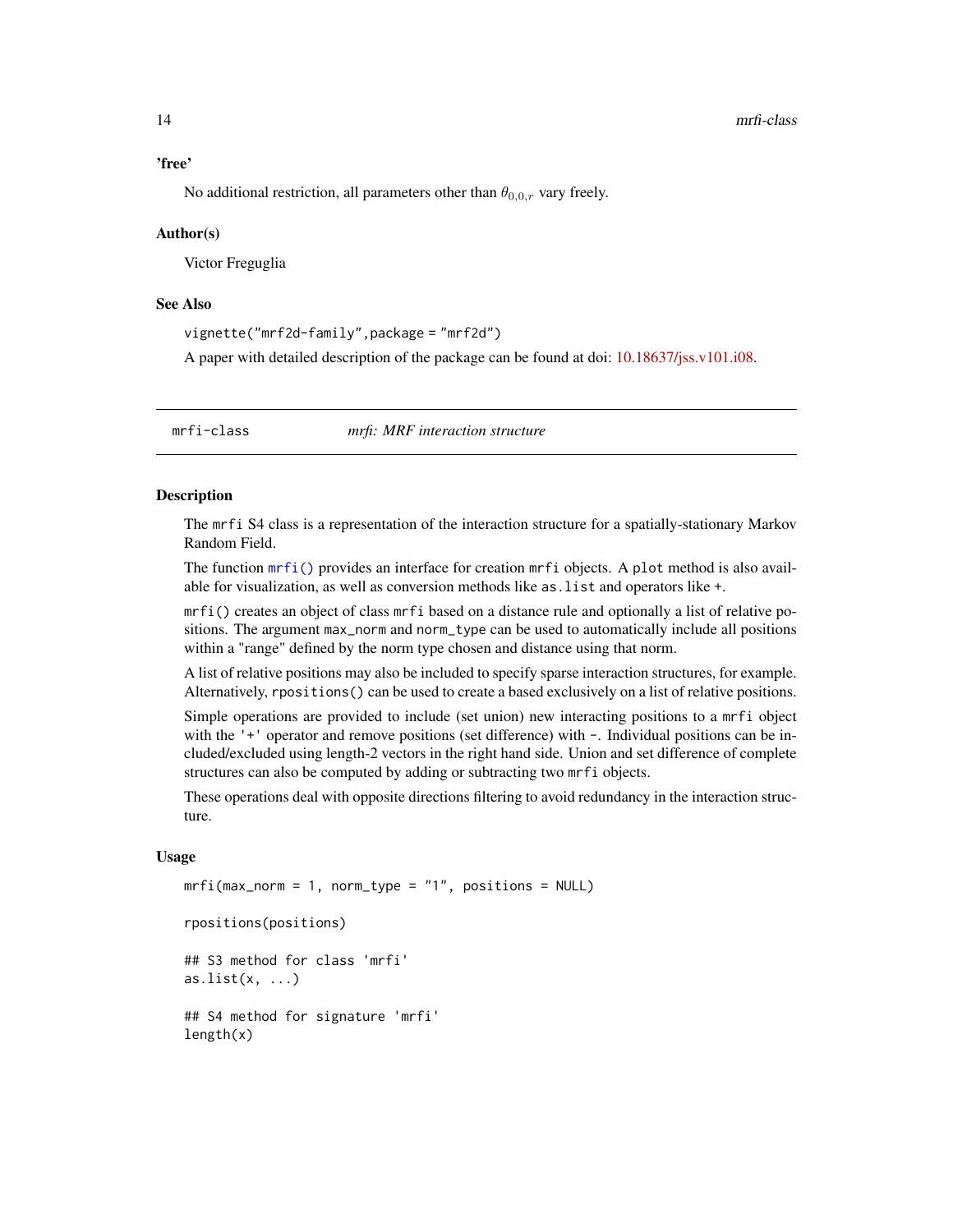#### <span id="page-14-0"></span>mrfi-class 15

```
## S4 method for signature 'mrfi,numeric,missing'
x[[i]]
## S4 method for signature 'mrfi,numeric,missing'
x[i]
## S4 method for signature 'mrfi,numeric'
e1 + e2
## S4 method for signature 'mrfi,numeric'
e1 - e2
## S4 method for signature 'mrfi,mrfi'
e1 + e2
## S4 method for signature 'mrfi,mrfi'
e1 - e2
```
mrfi\_to\_string(mrfi)

# Arguments

| max_norm       | a numeric value. All points with norm $\leq$ max_dist are included.                                                      |
|----------------|--------------------------------------------------------------------------------------------------------------------------|
| norm_type      | a character indicating the norm type used. Possible values are "m", "1", "2",<br>etc. See norm for details.              |
| positions      | a list of numeric vectors of length 2. Each vector corresponds to a relative<br>position included.                       |
| X              | mrfi object.                                                                                                             |
| $\ddots$       | other arguments not used by this method.                                                                                 |
| i              | vector of indexes to extract interacting positions.                                                                      |
| e1, mrfi       | A mrfi object.                                                                                                           |
| e <sub>2</sub> | Either a second mrf i object or a length 2 numer ic with the new relative position<br>to include $(+)$ or remove $(-)$ . |

# Details

The interaction structure is defined by the list of relative positions in it. For a specific pixel, conditional to the values of pixels in these relative positions from it, its value is independent of any other pixel in the image.

The relative positions are indentified by two integers rx and ry representing the "shift" in the xaxis and y-axis respectively. As an example: The relative position (1,0) representes the pixel in the immediate right position, while (-1,0) the left one.

Note that the inclusion of a relative position to the dependence also implies its opposite direction is not conditionally independent (commutativeness of dependence), but only one is included in the mrfi object.

To illustrate that, a nearest neighbor dependence structure can be specified by: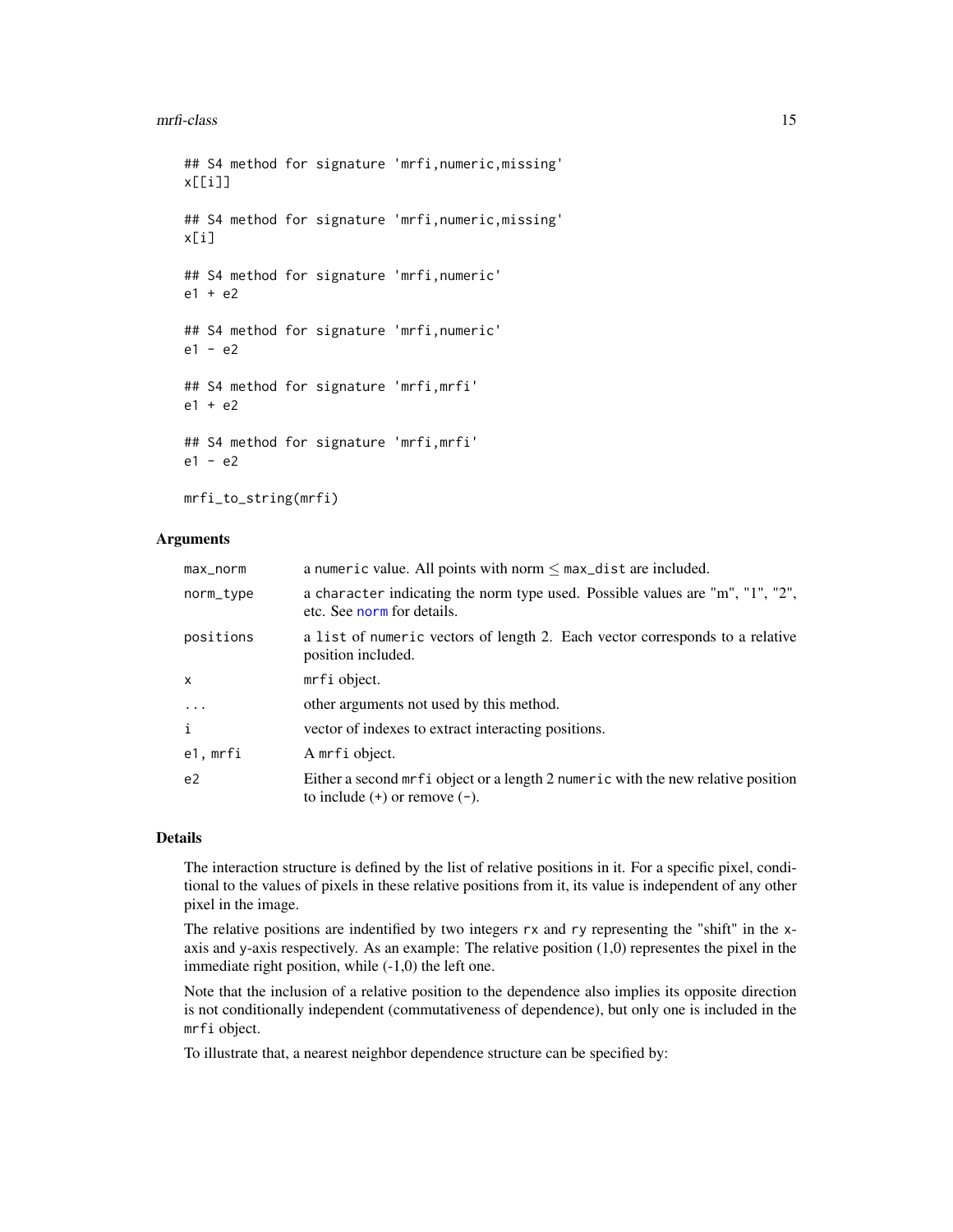#### mrfi(1)

Note that it only includes the positions (1,0) and (0,1), but when visualizing it, for example, mrf2d understands the opposite directions are also conditionally dependent, as in plot(mrfi(1)).

# Value

A [mrfi](#page-13-1) object.

as.list(): converts the mrfi object to a list of interacting positions (list of length-2 vectors).

[[: converts to list and subsets it.

[: subsets the mrfi object and returns another mrfi object.

+: computes the union of the interaction structure in a mrfi object with a numeric representing an additional position to include or another mrfi object.

#### **Slots**

Rmat A 2-column matrix where each row represents a relative position of interaction.

# Note

If a position in positions is already included due to the max\_norm and norm\_type specification, the second ocurrence is ignored. The same is valid for repeated or opposite positions in positions.

#### See Also

A paper with detailed description of the package can be found at doi: [10.18637/jss.v101.i08.](https://doi.org/10.18637/jss.v101.i08)

#### Examples

```
plot(mrfi(max_norm = 2, norm_type = "1"))
plot(mrfi(max\_norm = 2, norm_type = "m")plot(mrfi(max\_norm = 2, norm\_type = "1", positions = list(c(4,4))))as.list(mrfi(1))
mrfi(1)[[1]]
mrfi(2)[[1:3]]
mrfi(1)
rpositions(list(c(1,0), c(0,1)))
mrfi(2)
mrfi(2, norm_type = "m")mrfi(1, positions = list(c(4,4), c(-4,4)))#Repeated positions are handled automatically
mrfi(1, positions = list(c(1,0), c(2,0)))mrfi(1) + c(2,0)mrfi(1) - c(1,0)
```
<span id="page-15-0"></span>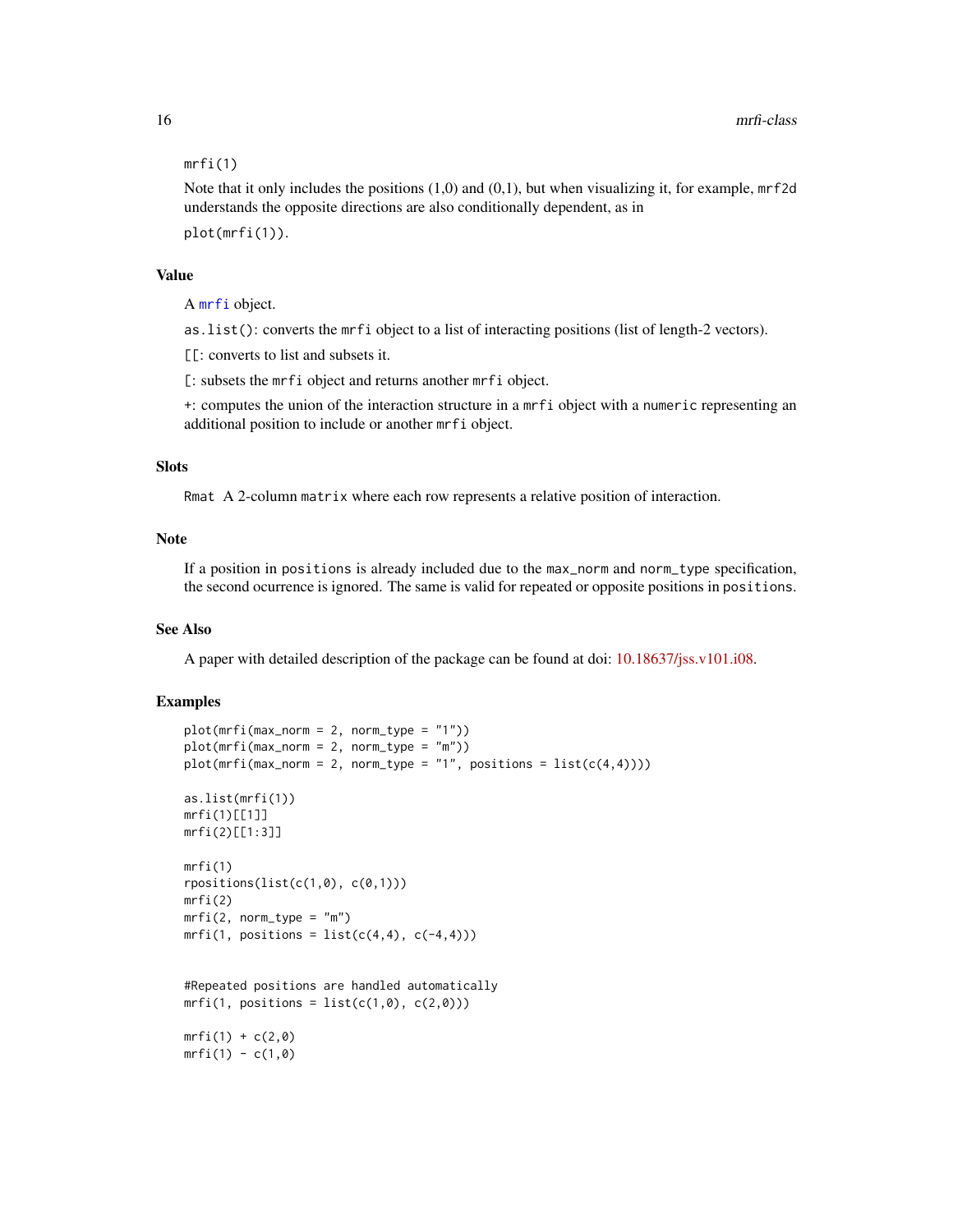#### <span id="page-16-0"></span>mrfout that the contract of the contract of the contract of the contract of the contract of the contract of the contract of the contract of the contract of the contract of the contract of the contract of the contract of th

```
mrfi(1) + mrfi(\emptyset, positions = list(c(2,0)))mrfi(2) - mrfi(1)
```
#### mrfout *MRF fitting functions output*

# Description

MRF fitting functions output

#### Usage

## S3 method for class 'mrfout'  $print(x, \ldots)$ 

## S3 method for class 'mrfout' summary(object, ...)

## S3 method for class 'mrfout'  $plot(x, \ldots)$ 

#### Arguments

| x       | a mrfout object.                         |
|---------|------------------------------------------|
| $\cdot$ | other arguments not used by this method. |
| object  | a mrfout object.                         |

plot.mrfi *Plotting of* mrfi *objects.*

# Description

Plots a visual representation of the interaction structure described in a mrfi object. The black tile represents a reference pixel and gray tiles are shown in relative positions with dependent pixels.

A ggplot object is used, therefore, the user can load the ggplot2 package and add more ggplot layers to freely customize the plot.

# Usage

```
## S3 method for class 'mrfi'
plot(x, include\_axis = FALSE, include\_opposite = TRUE, ...)
```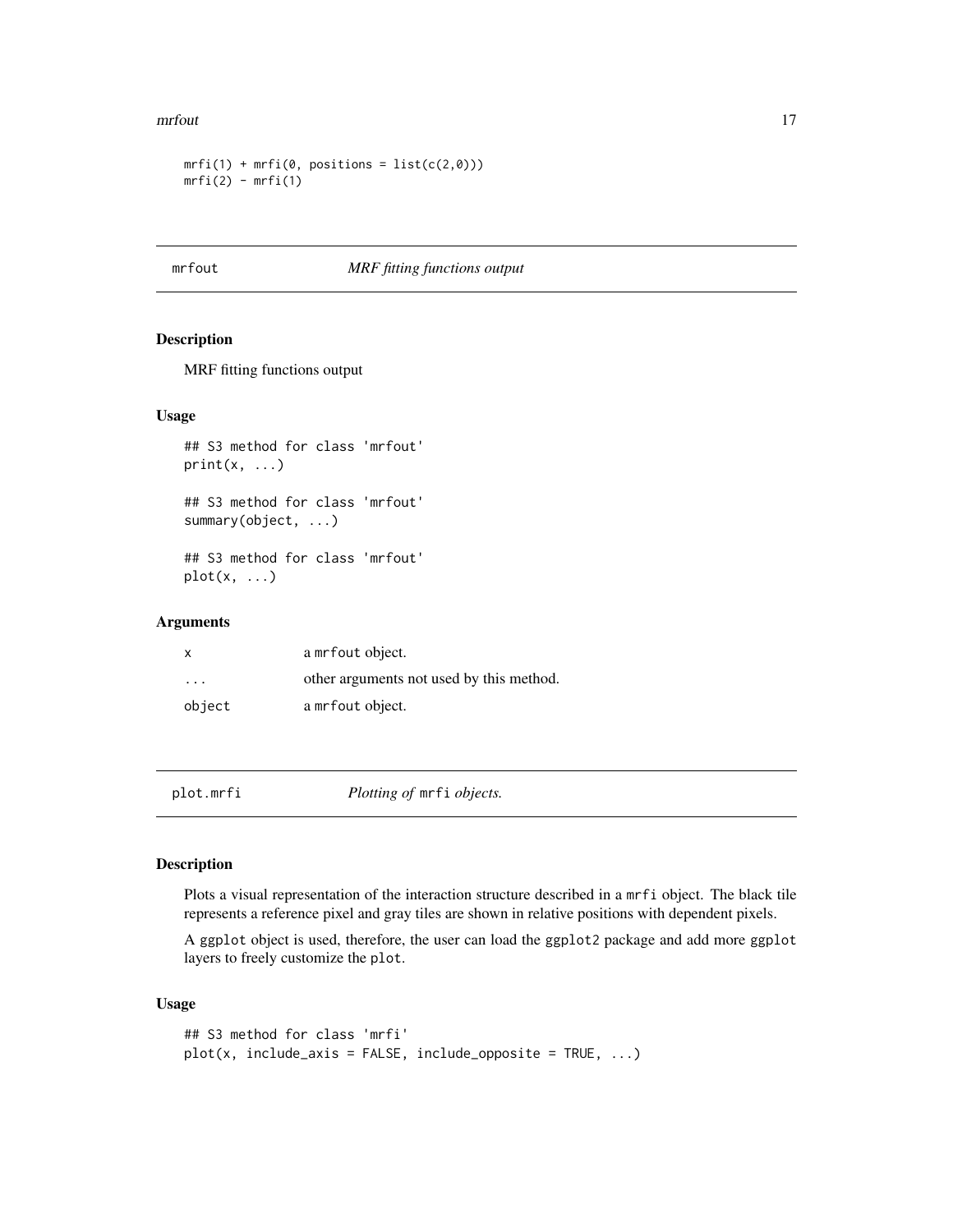# <span id="page-17-0"></span>Arguments

| $\mathsf{x}$            | A mrfi object.                                                                                                           |  |
|-------------------------|--------------------------------------------------------------------------------------------------------------------------|--|
| include_axis            | logical indicating whether the axis and grid lines are included. If FALSE<br>theme_void() is added to the ggplot object. |  |
| include_opposite        |                                                                                                                          |  |
|                         | "logical" whether opposite directions should be included in the visualization of<br>the dependence structure.            |  |
| $\cdot$ $\cdot$ $\cdot$ | other arguments not used by this method.                                                                                 |  |

# Details

The data. frame used for the ggplot call has columns names rx and ry representing the relative positions.

#### Value

A ggplot object using geom\_tile() to represent interacting relative positions.

# Author(s)

Victor Freguglia

# Examples

```
plot(mrfi(1))
library(ggplot2)
plot(mrfi(1)) + geom\_tile(fill = "red")plot(mrfi(1)) + geom_tile(fill = "blue") + theme_void()
plot(mrfi(1)) + geom_text(aes(label = paste0("(",rx,",",ry,")")))
```
<span id="page-17-1"></span>pl\_mrf2d *Pseudo-likelihood function for MRFs on 2d lattices*

#### Description

Computes the pseudo-likelihood function of a Markov Random Field on a 2-dimensional lattice.

# Usage

pl\_mrf2d(Z, mrfi, theta, log\_scale = TRUE)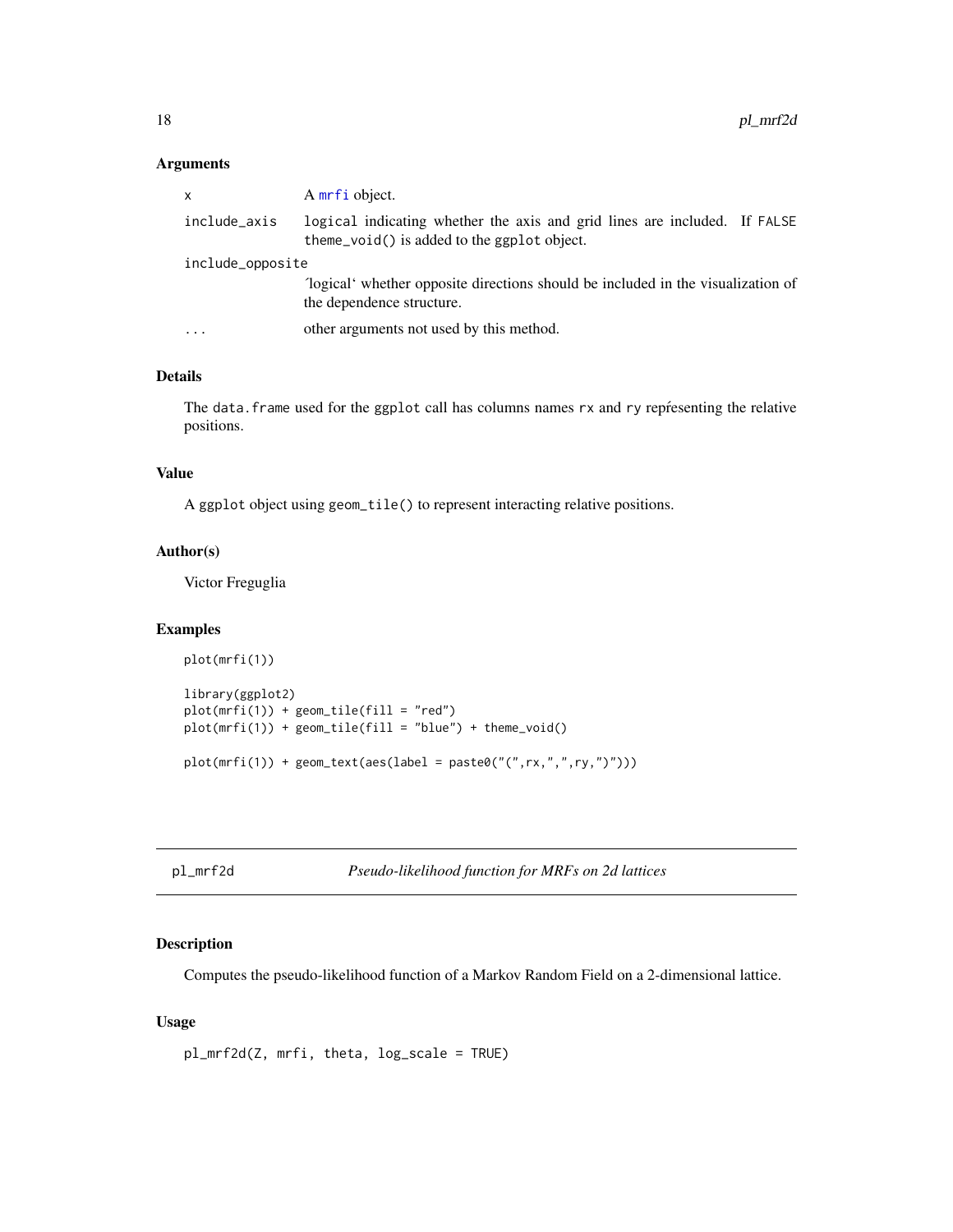#### <span id="page-18-0"></span> $r = 19$

#### Arguments

| Z         | A matrix with integers in $\{0,,C\}$ .                                                                                                                                                                                                                                                              |
|-----------|-----------------------------------------------------------------------------------------------------------------------------------------------------------------------------------------------------------------------------------------------------------------------------------------------------|
| mrfi      | A mrf i object representing the interaction structure.                                                                                                                                                                                                                                              |
| theta     | A 3-dimensional array describing potentials. Slices represent interacting posi-<br>tions, rows represent pixel values and columns represent neighbor values. As an<br>example: the ta $[1, 3, 2]$ has the potential for the pair of values 0,2 observed in<br>the second relative position of mrfi. |
| log_scale | A logical value indicating whether the returned value should be in logarithmic<br>scale.                                                                                                                                                                                                            |

# Details

The pseudo-likelihood function is defined as the product of conditional probabilities of each pixel given its neighbors:

$$
\prod_i P(Z_i|Z_{N_i},\theta).
$$

# Value

A numeric with the pseudo-likelihood value.

# Author(s)

Victor Freguglia

# See Also

A paper with detailed description of the package can be found at doi: [10.18637/jss.v101.i08.](https://doi.org/10.18637/jss.v101.i08)

# Examples

pl\_mrf2d(Z\_potts, mrfi(1), theta\_potts)

<span id="page-18-1"></span>rmrf2d *Sampling of Markov Random Fields on 2d lattices*

# Description

Performs pixelwise updates based on conditional distributions to sample from a Markov random field.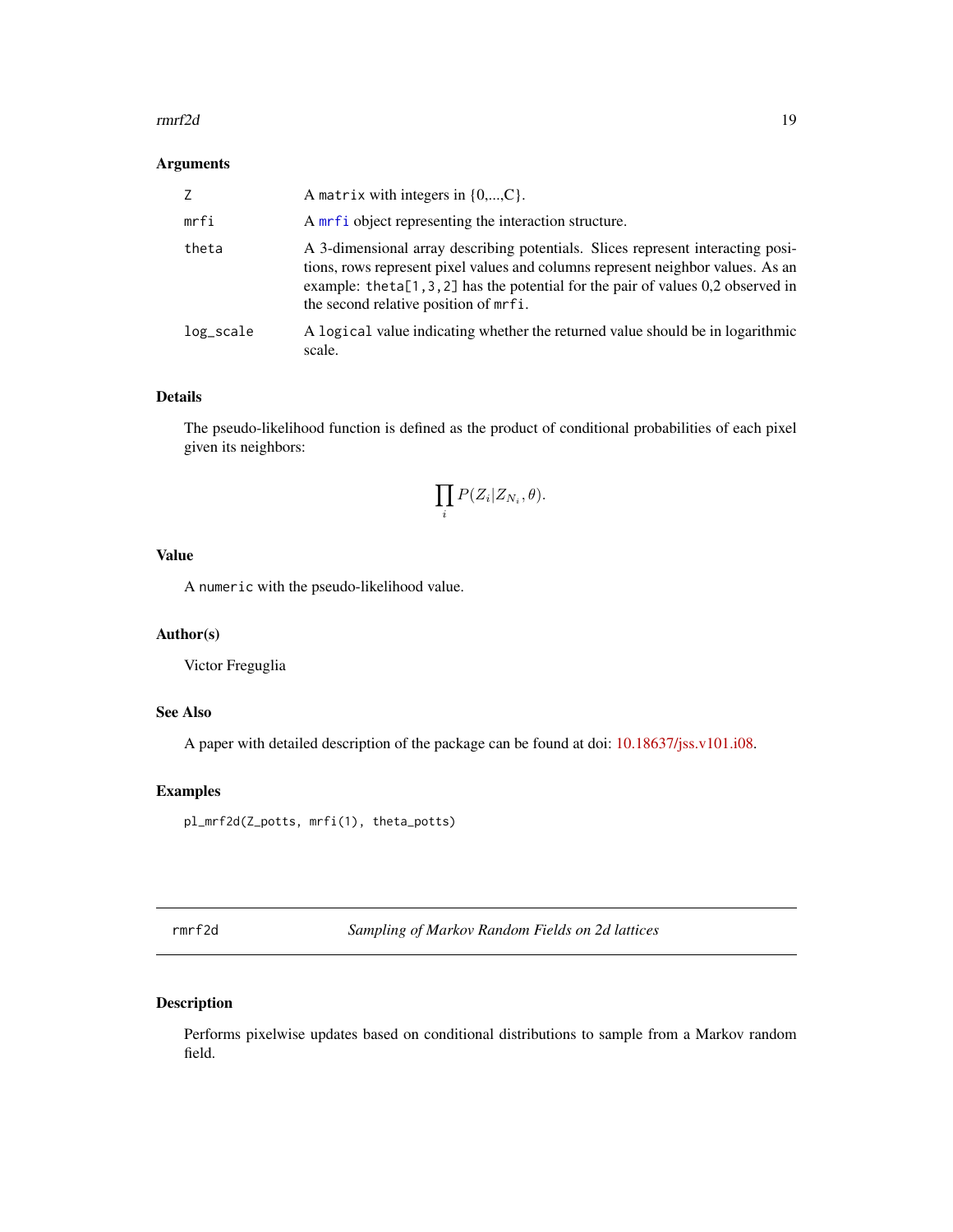#### Usage

```
rmrf2d(
  init_Z,
  mrfi,
  theta,
  cycles = 60,
  sub_region = NULL,
  fixed_region = NULL
)
```
#### Arguments

| init_Z       | One of two options:                                                                                                                                                                                                                                                                                 |
|--------------|-----------------------------------------------------------------------------------------------------------------------------------------------------------------------------------------------------------------------------------------------------------------------------------------------------|
|              | • A matrix object with the initial field configuration. Its values must be inte-<br>gers in $\{0,,C\}$ .                                                                                                                                                                                            |
|              | • A length 2 numeric vector with the lattice dimensions.                                                                                                                                                                                                                                            |
| mrfi         | A mrf i object representing the interaction structure.                                                                                                                                                                                                                                              |
| theta        | A 3-dimensional array describing potentials. Slices represent interacting posi-<br>tions, rows represent pixel values and columns represent neighbor values. As an<br>example: the ta $[1, 3, 2]$ has the potential for the pair of values 0,2 observed in<br>the second relative position of mrfi. |
| cycles       | The number of updates to be done (for each each pixel).                                                                                                                                                                                                                                             |
| sub_region   | NULL if the whole lattice is considered or a logical matrix with TRUE for pixels<br>in the considered region.                                                                                                                                                                                       |
| fixed_region | NULL if the whole lattice is to be sampled or a logical matrix with TRUE for<br>pixels to be considered fixed. Fixed pixels are not updated in the Gibbs Sampler.                                                                                                                                   |

# Details

This function implements a Gibbs Sampling scheme to sample from a Markov random field by iteratively sampling pixel values from the conditional distribution

 $P(Z_i|Z_{N_i},\theta).$ 

A cycle means exactly one update to each pixel. The order pixels are sampled is randomized within each cycle.

If init\_Z is passed as a length 2 vector with lattice dimensions, the initial field is sampled from independent discrete uniform distributions in {0,...,C}. The value of C is obtained from the number of rows/columns of theta.

A MRF can be sampled in a non-rectangular region of the lattice with the use of the sub\_region argument or by setting pixels to NA in the initial configuration init\_Z. Pixels with NA values in init\_Z are completely disconsidered from the conditional probabilities and have the same effect as setting sub\_region = is.na(init\_Z). If init\_Z has NA values, sub\_region is ignored and a warning is produced.

A specific region can be kept constant during the Gibbs Sampler by using the fixed\_region argument. Keeping a subset of pixels constant is useful when you want to sample in a specific region of the image conditional to the rest, for example, in texture synthesis problems.

<span id="page-19-0"></span>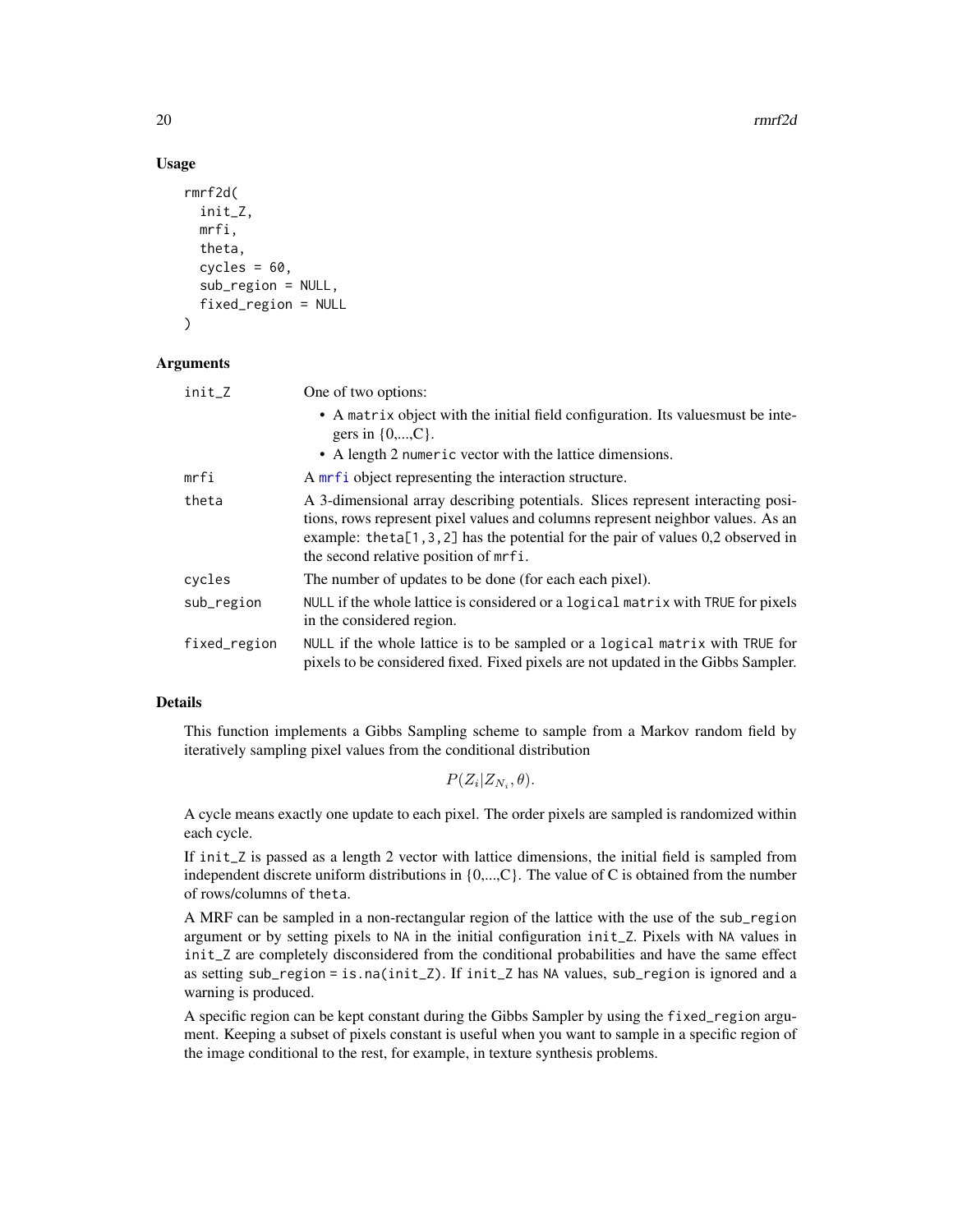#### <span id="page-20-0"></span> $r = 21$

# Value

A matrix with the sampled field.

#### Note

As in any Gibbs Sampling scheme, a large number of cycles may be required to achieve the target distribution, specially for strong interaction systems.

### Author(s)

Victor Freguglia

#### See Also

A paper with detailed description of the package can be found at doi: [10.18637/jss.v101.i08.](https://doi.org/10.18637/jss.v101.i08)

[rmrf2d\\_mc](#page-21-1) for generating multiple points of a Markov Chain to be used in Monte-Carlo methods.

#### Examples

```
# Sample using specified lattice dimension
Z \leq rmrf2d(c(150,150), mrfi(1), theta_potts)
#Sample using itial configuration
Z2 <- rmrf2d(Z, mrfi(1), theta_potts)
# View results
dplot(Z)
dplot(Z2)
# Using sub-regions
subreg <- matrix(TRUE, 150, 150)
subreg \leq abs(row(subreg) - 75) + abs(col(subreg) - 75) \leq 80
# view the sub-region
dplot(subreg)
Z3 \leq rmrf2d(c(150,150), mrfi(1), theta_potts, sub_region = subreg)
dplot(Z3)
# Using fixed regions
fixreg <- matrix(as.logical(diag(150)), 150, 150)
# Set initial configuration: diagonal values are 0.
init_74 < -7init_Z4[fixreg] <- 0
Z4 <- rmrf2d(init_Z4, mrfi(1), theta_potts, fixed_region = fixreg)
dplot(Z4)
# Combine fixed regions and sub-regions
Z5 <- rmrf2d(init_Z4, mrfi(1), theta_potts,
fixed_region = fixreg, sub_region = subreg)
```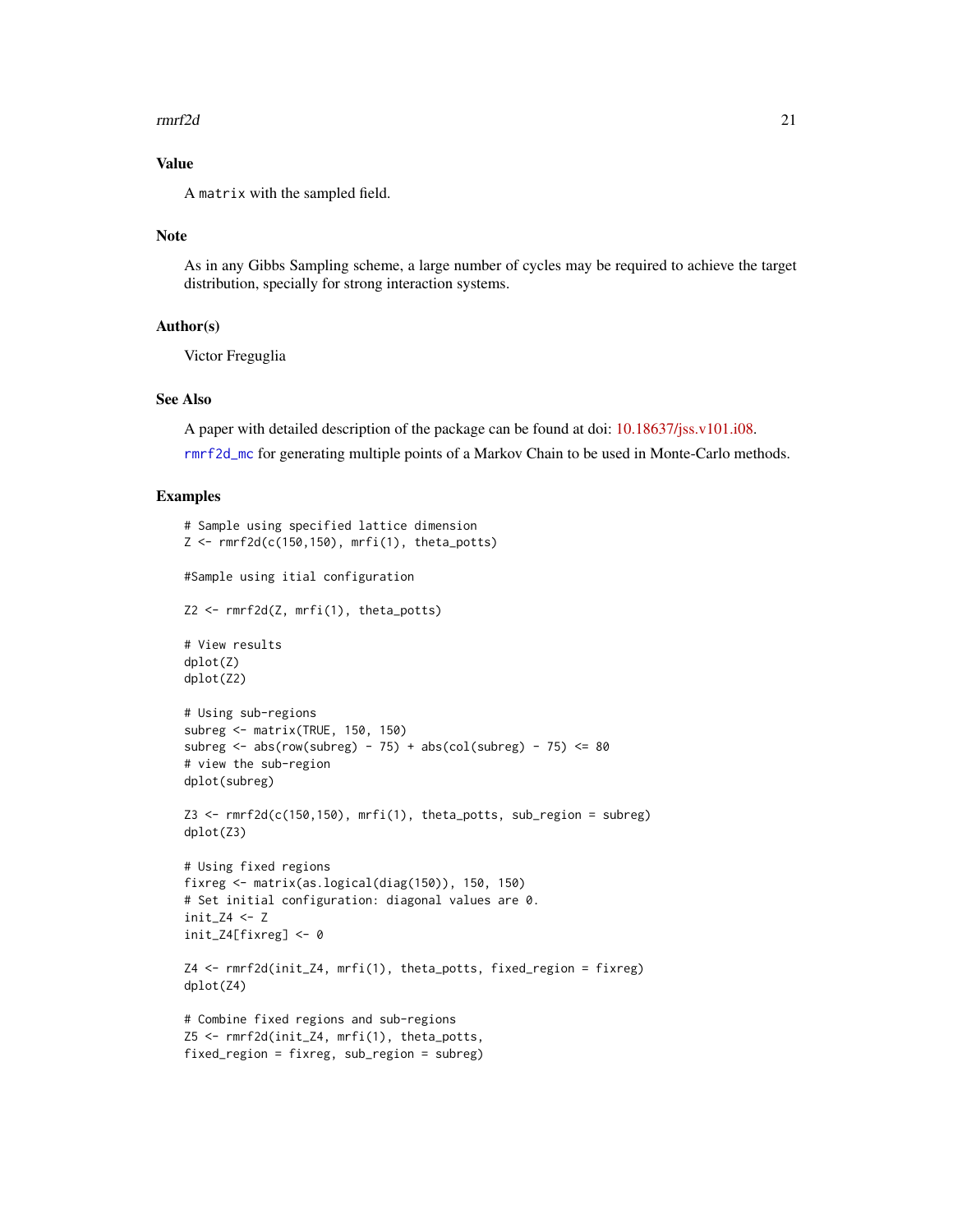```
dplot(Z5)
```
# <span id="page-21-1"></span>rmrf2d\_mc *Markov Chain sampling of MRFs for Monte-Carlo methods*

# Description

Generates a Markov Chain of random fields and returns the sufficient statistics for each of the observations.

This function automatizes the process of generating a random sample of MRFs to be used in Monte-Carlo methods by wrapping [rmrf2d](#page-18-1) and executing it multiple time while storing sufficient statistics instead of the entire lattice.

# Usage

```
rmrf2d_mc(
  init_Z,
 mrfi,
  theta,
  family,
 nmc = 100,burnin = 100,
 cycles = 4,verbose = interactive()
)
```
# Arguments

| init_Z  | One of two options:                                                                                                                                                                                                                                                                             |
|---------|-------------------------------------------------------------------------------------------------------------------------------------------------------------------------------------------------------------------------------------------------------------------------------------------------|
|         | • A matrix object with the initial field configuration. Its valuesmust be inte-<br>gers in $\{0,,C\}$ .                                                                                                                                                                                         |
|         | • A length 2 numeric vector with the lattice dimensions.                                                                                                                                                                                                                                        |
| mrfi    | A mrf i object representing the interaction structure.                                                                                                                                                                                                                                          |
| theta   | A 3-dimensional array describing potentials. Slices represent interacting posi-<br>tions, rows represent pixel values and columns represent neighbor values. As an<br>example: theta[1,3,2] has the potential for the pair of values $0,2$ observed in<br>the second relative position of mrfi. |
| family  | The family of parameter restrictions to potentials. Families are: 'onepar',<br>'oneeach', 'absdif', 'dif' or 'free'. See mrf2d-familiy.                                                                                                                                                         |
| nmc     | Number of samples to be stored.                                                                                                                                                                                                                                                                 |
| burnin  | Number of cycles iterated before start collecting sufficient statistics.                                                                                                                                                                                                                        |
| cycles  | Number of cycles between collected samples.                                                                                                                                                                                                                                                     |
| verbose | logical indicating whether to print iteration number or not.                                                                                                                                                                                                                                    |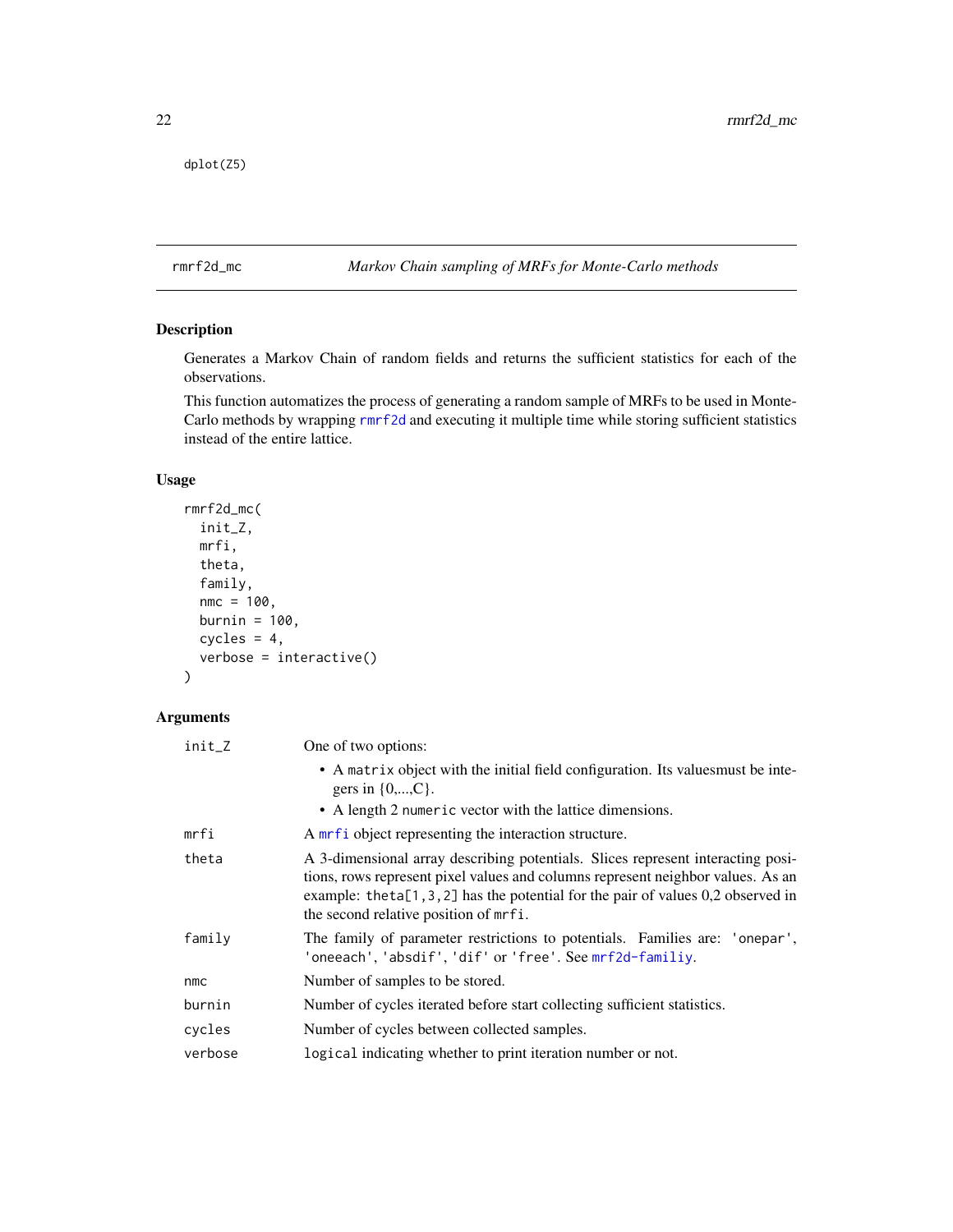#### <span id="page-22-0"></span>smr\_array 23

# Value

A matrix where each row contains the vector of sufficient statistics for an observation.

#### Note

Fixed regions and incomplete lattices are not supported.

#### Author(s)

Victor Freguglia

## Examples

```
rmrf2d_mc(c(80, 80), mrfi(1), theta_potts, family = "oneeach", nmc = 8)
```
<span id="page-22-1"></span>smr\_array *Summarized representation of theta arrays*

#### Description

smr\_array creates a vector containing only the free parameters from an array given a restriction [family](#page-12-1). exapand\_array is the reverse operation, expanding a complete array from the vector of sufficient statistics.

# Usage

```
smr_array(theta, family)
```
expand\_array(theta\_vec, family, mrfi, C)

# Arguments

| theta     | A 3-dimensional array describing potentials. Slices represent interacting posi-<br>tions, rows represent pixel values and columns represent neighbor values. As an<br>example: the ta $[1, 3, 2]$ has the potential for the pair of values 0,2 observed in<br>the second relative position of mrfi. |
|-----------|-----------------------------------------------------------------------------------------------------------------------------------------------------------------------------------------------------------------------------------------------------------------------------------------------------|
| family    | The family of parameter restrictions to potentials. Families are: 'onepar',<br>'oneeach', 'absdif', 'dif' or 'free'. See mrf2d-familiy.                                                                                                                                                             |
| theta_vec | A numeric vector with the free parameters of a potential array. It's dimension<br>depends on the restriction family, C and the number of interacting positions on<br>mrfi.                                                                                                                          |
| mrfi      | A mrf i object representing the interaction structure.                                                                                                                                                                                                                                              |
| C         | The maximum value of the field.                                                                                                                                                                                                                                                                     |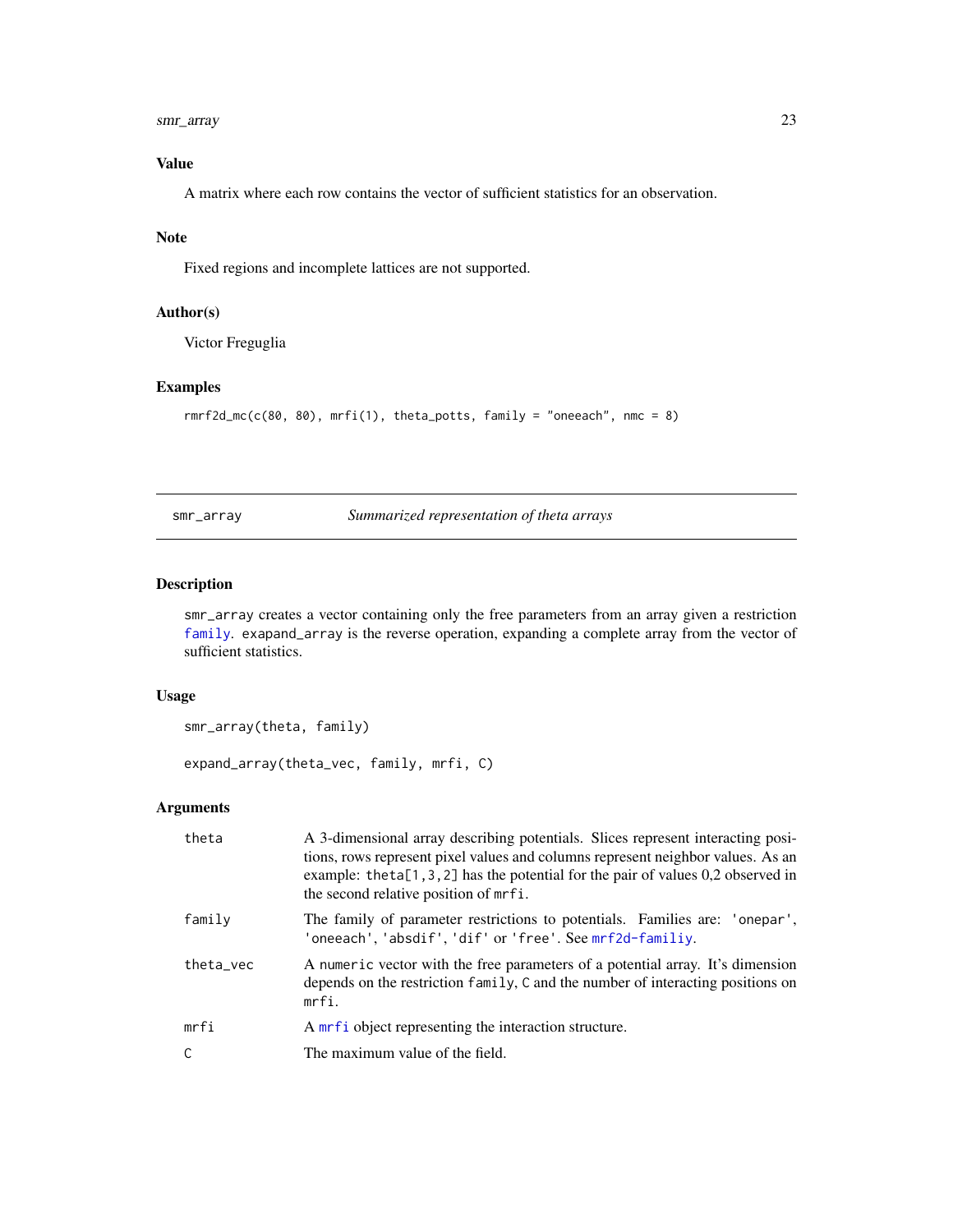# <span id="page-23-0"></span>Details

The order the parameters appear in the summarized vector matches the order in [smr\\_stat\(\)](#page-23-1).

vec\_description() provides a data.frame object describing which are the relative positions and interactions associated with each element of the summarized vector in the same order.

#### Value

smr\_array returns a numeric vector with the free parameters of theta.

expand\_array returns a three-dimensional array of potentials.

#### Author(s)

Victor Freguglia

#### See Also

A paper with detailed description of the package can be found at doi: [10.18637/jss.v101.i08](https://doi.org/10.18637/jss.v101.i08)

#### Examples

```
smr_array(theta_potts, "onepar")
smr_array(theta_potts, "oneeach")
expand_array(0.99, family = "onepar", mrfi = mrfi(1), C = 2)
expand_array(c(0.1, 0.2), family = "oneeach", mrfi = mrfi(1), C = 3)
```
<span id="page-23-1"></span>

smr\_stat *Summary Statistics*

#### Description

Computes the summary count statistics of a field given an interaction structure and a restriction family.

- cohist() computes the co-ocurrence histogram.
- smr\_stat() computes the co-ocurrence histogram, then converts it into a vector of sufficient statistics given a [family](#page-12-1) of restrictions.

#### Usage

```
smr_stat(Z, mrfi, family)
cohist(Z, mrfi)
```
vec\_description(mrfi, family, C)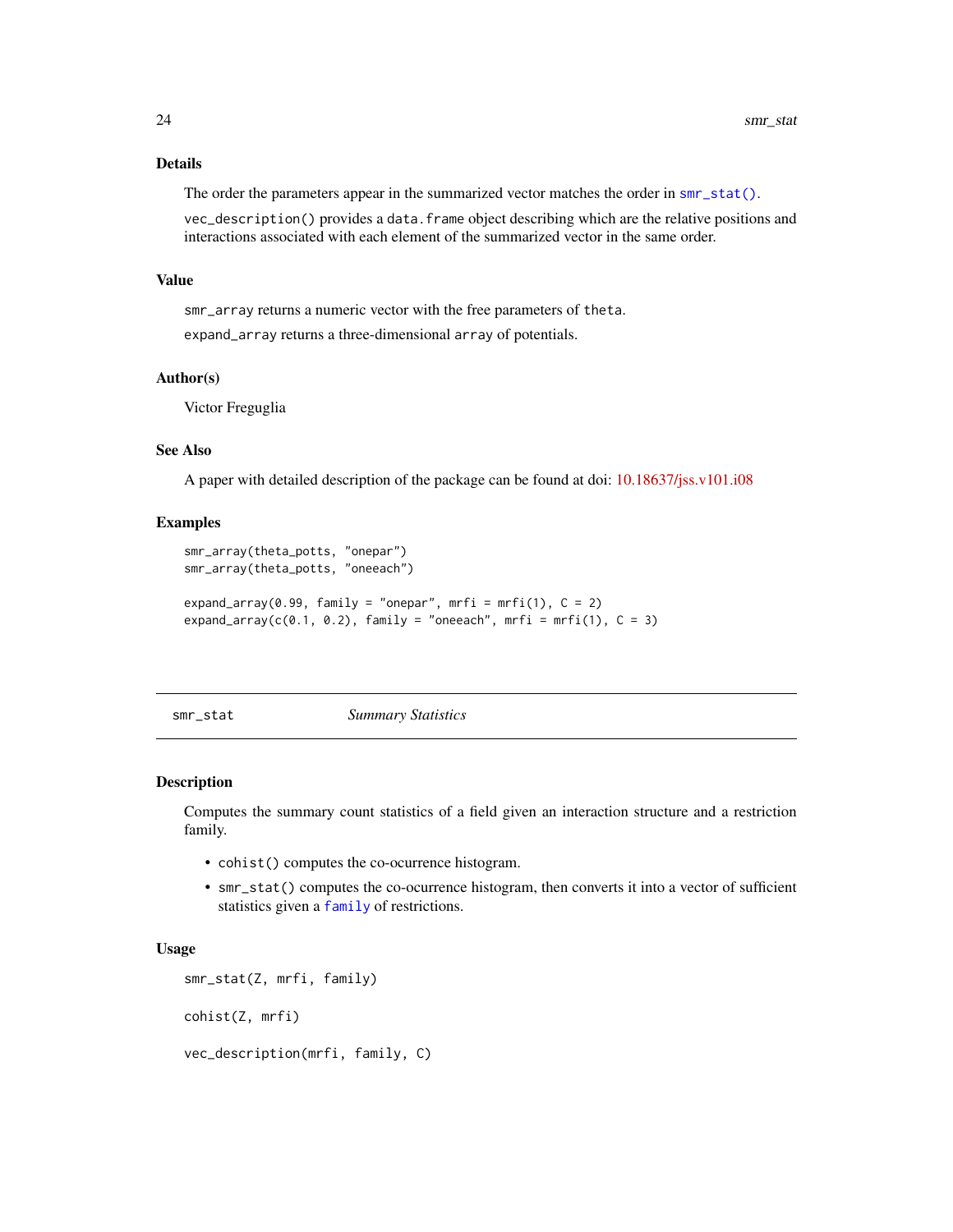#### <span id="page-24-0"></span>Z\_potts 25

#### Arguments

| Z      | A matrix object containing the observed MRF. NA values can be used to create<br>a subregion of the lattice for non-rectangular data.    |
|--------|-----------------------------------------------------------------------------------------------------------------------------------------|
| mrfi   | A mrf i object representing the interaction structure.                                                                                  |
| family | The family of parameter restrictions to potentials. Families are: 'onepar',<br>'oneeach', 'absdif', 'dif' or 'free'. See mrf2d-familiy. |
| C      | The maximum value of the field.                                                                                                         |

# Details

The order the summarized counts appear in the summary vector matches the order in [smr\\_array\(\)](#page-22-1).

#### Value

A numeric vector with the summarized counts.

An array representing the co-ocurrence histogram of Z in the relative positions contained in mrfi. Each row and column corresponds a pair of values in (0, ..., C) and each slice corresponds to

A data.frame describing the relative position and interaction associated with each potential in the vector form in each row, in the same order.

# Author(s)

Victor Freguglia

#### See Also

A paper with detailed description of the package can be found at doi: [10.18637/jss.v101.i08](https://doi.org/10.18637/jss.v101.i08)

#### Examples

```
smr_stat(Z_potts, mrfi(1), "onepar")
smr_stat(Z_potts, mrfi(1), "oneeach")
```

```
cohist(Z_potts, mrfi(1))
```
Z\_potts *Example objects from* mrf2d

# Description

Z\_potts and theta\_potts are example objects for mrf2d.

Z\_potts is a matrix object containing an observed lattice of a 3 color  $(C = 2)$  Potts model.

theta\_potts is the parameter array used to sample it, it consists of a configuration with one parameter (-1.0) and two relative positions (to be used with a nearest-neighbor structure).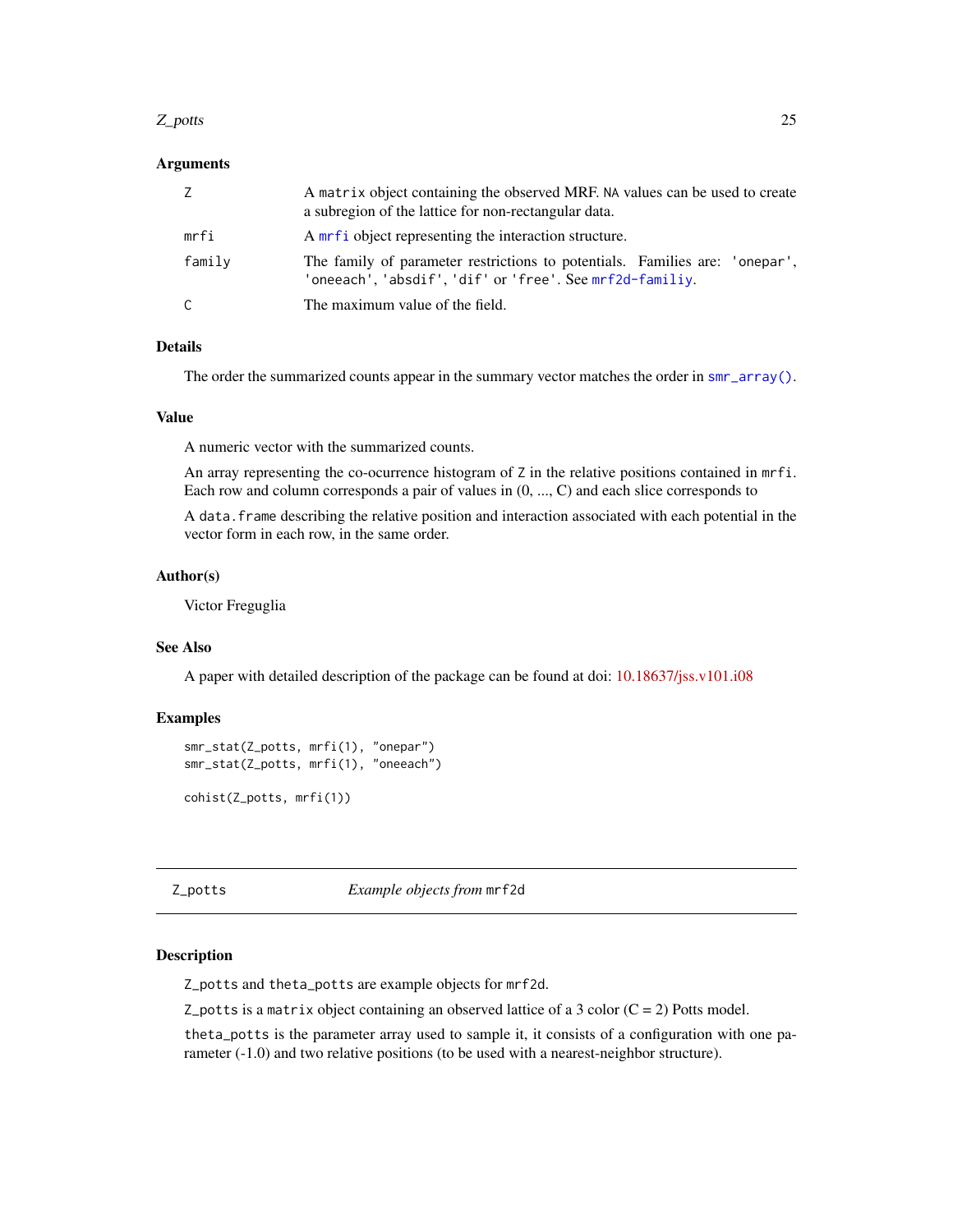26 Z\_potts

# Author(s)

Victor Freguglia

# Examples

theta\_potts dplot(Z\_potts)